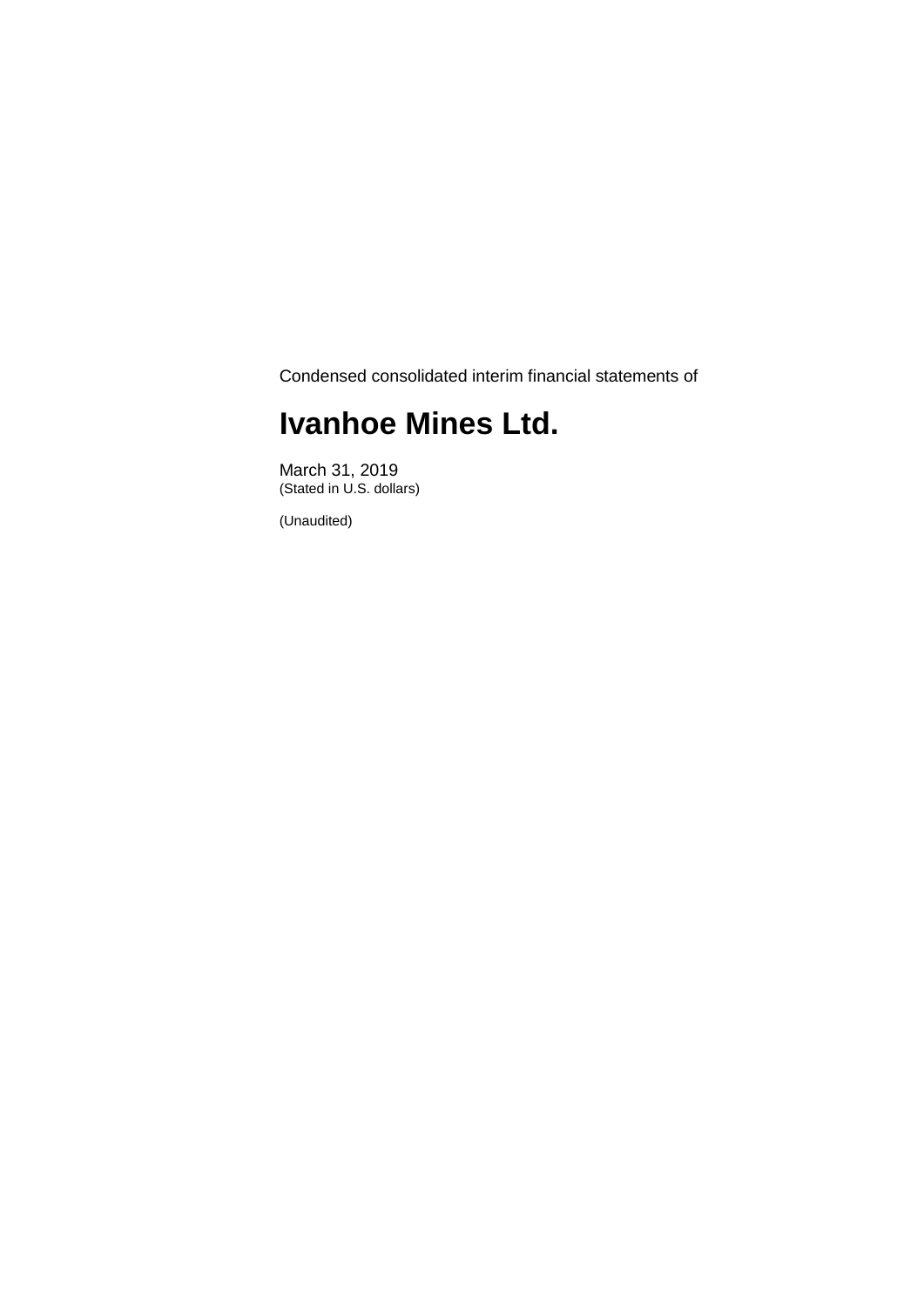March 31, 2019

### Table of contents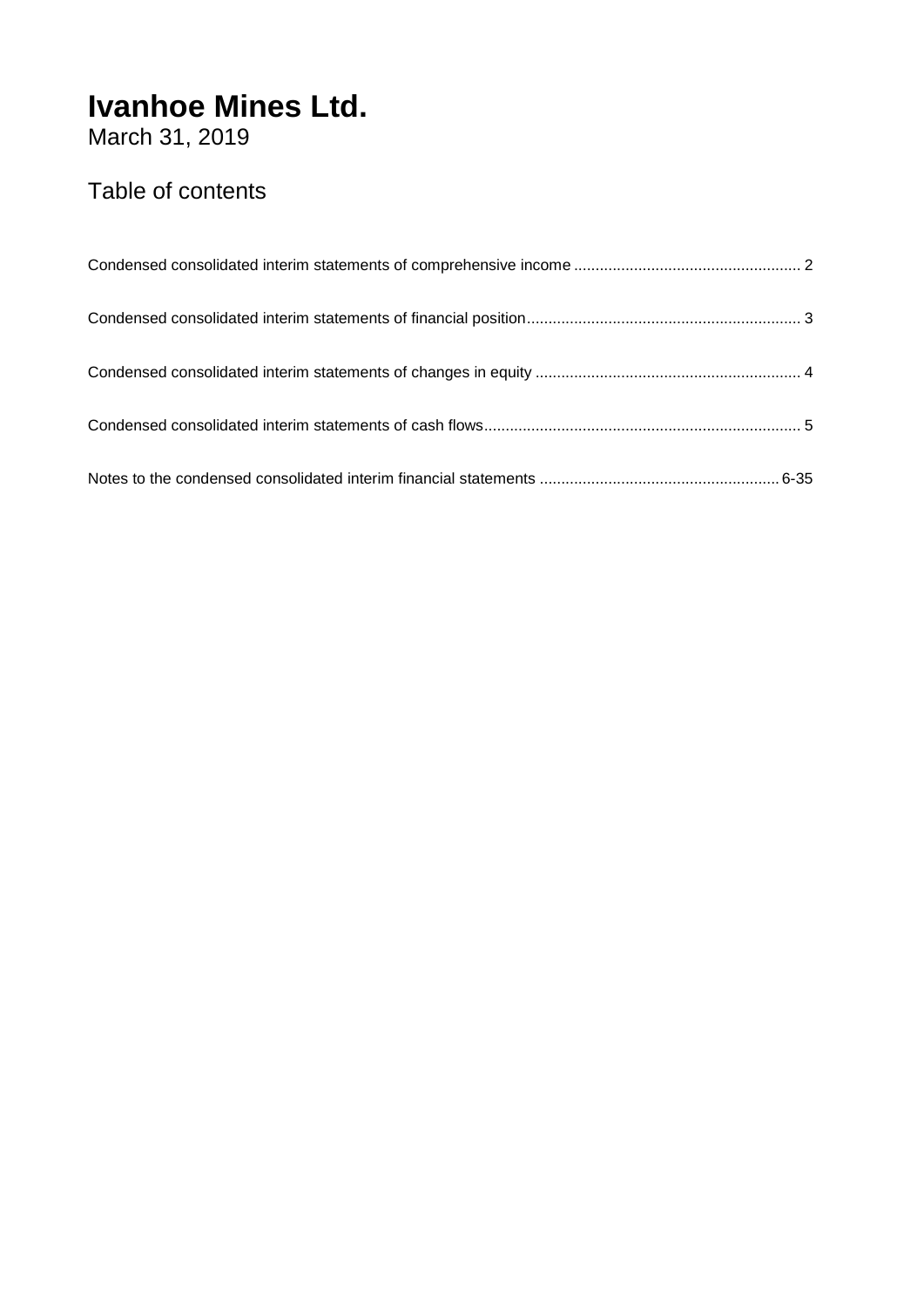Condensed consolidated interim statements of comprehensive income for the three months ended March 31, 2019

(stated in U.S. dollars)

| (unaudited)                                                   |              | Three months ended March 31, |           |  |
|---------------------------------------------------------------|--------------|------------------------------|-----------|--|
|                                                               | <b>Notes</b> | 2019                         | 2018      |  |
|                                                               |              | \$'000                       | \$'000    |  |
| <b>Expenses</b>                                               |              |                              |           |  |
| Salaries and benefits                                         |              | 3,316                        | 1,412     |  |
| Share-based payments                                          | 20           | 2,019                        | 1,412     |  |
| Exploration and project expenditure                           |              | 1,399                        | 1,436     |  |
| Travel                                                        |              | 1,057                        | 1,126     |  |
| Other expenditure                                             |              | 751                          | 682       |  |
| Office and administration                                     |              | 704                          | 688       |  |
| Professional fees                                             |              | 387                          | 915       |  |
| Legal                                                         |              | 34                           | 204       |  |
| Foreign exchange (gain) loss                                  |              | (4, 142)                     | 227       |  |
| Loss from operating activities                                |              | 5,525                        | 8,102     |  |
| Share of losses from joint venture                            | 6            | 5,879                        | 7,200     |  |
| Loss on fair valuation of financial asset                     | 13           | 249                          | 1,955     |  |
| Other expenses (income)                                       | 21           | 140                          | (114)     |  |
| Finance costs                                                 | 23           | 96                           | 343       |  |
| Finance income                                                | 22           | (15, 855)                    | (10, 357) |  |
|                                                               |              |                              |           |  |
| (Profit) loss before income taxes                             |              | (3,966)                      | 7,129     |  |
| Income tax expense (recovery)                                 |              |                              |           |  |
| Current tax                                                   |              | 158                          | 45        |  |
| Deferred tax                                                  |              | (39)                         | 234       |  |
|                                                               |              | 119                          | 279       |  |
| (PROFIT) LOSS FOR THE PERIOD                                  |              | (3,847)                      | 7,408     |  |
|                                                               |              |                              |           |  |
| (Profit) loss attributable to:                                |              |                              |           |  |
| Owners of the Company                                         |              | (5, 952)                     | 5,773     |  |
| Non-controlling interests                                     |              | 2,105                        | 1,635     |  |
|                                                               |              | (3, 847)                     | 7,408     |  |
| Other comprehensive loss (profit)                             |              |                              |           |  |
| Items that may subsequently be reclassified to loss (profit): |              |                              |           |  |
| Exchange losses (gains) on translation of foreign operations  |              | 491                          | (11,260)  |  |
| Other comprehensive loss (profit) for the year, net of tax    |              | 491                          | (11,260)  |  |
| TOTAL COMPREHENSIVE PROFIT FOR THE PERIOD                     |              | (3, 356)                     | (3, 852)  |  |
|                                                               |              |                              |           |  |
| Total comprehensive (profit) loss attributable to:            |              |                              |           |  |
| Owners of the Company                                         |              | (5, 536)                     | (4,916)   |  |
| Non-controlling interests                                     |              | 2,180                        | 1,064     |  |
|                                                               |              | (3, 356)                     | (3,852)   |  |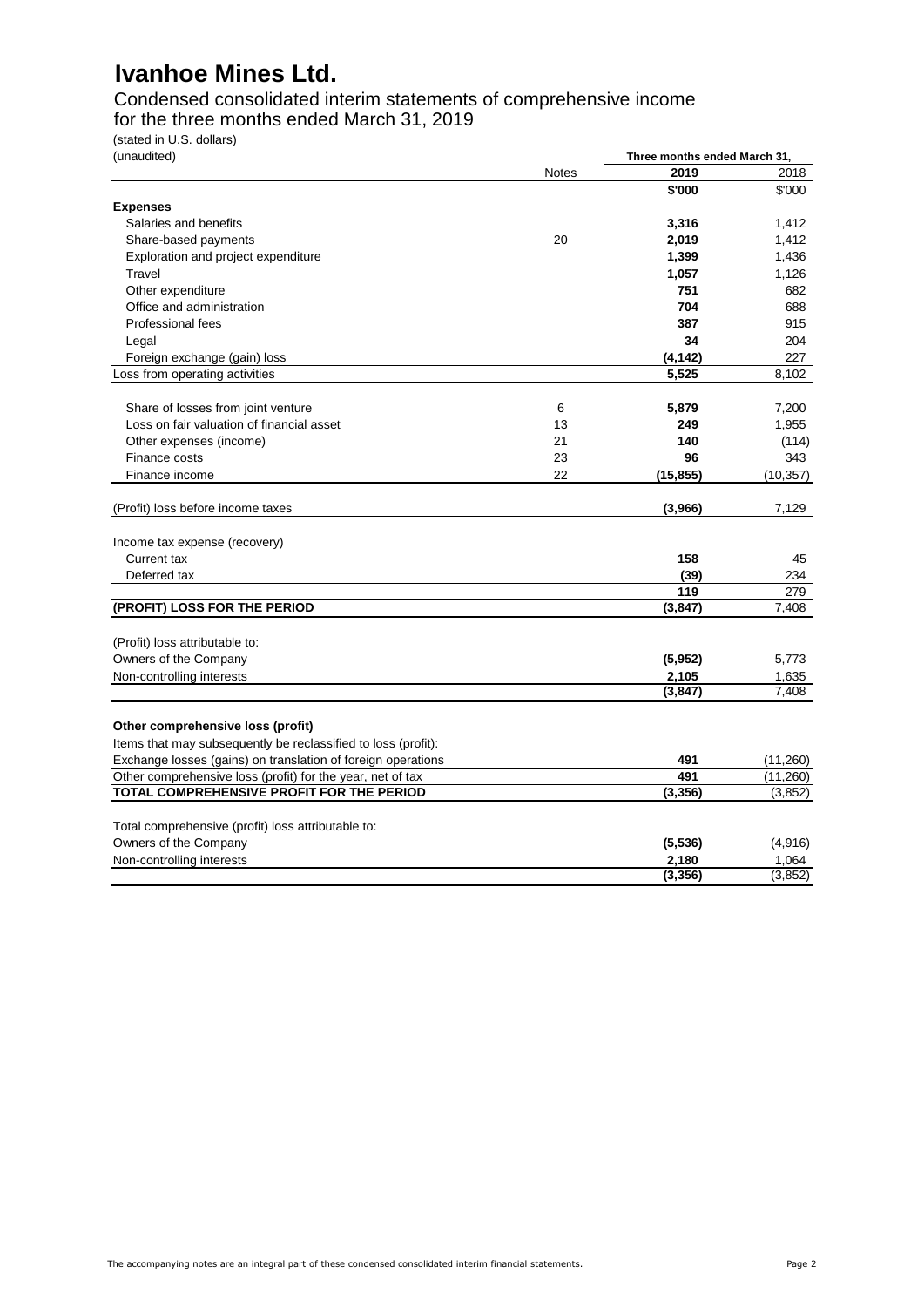Condensed consolidated interim statements of financial position

as at March 31, 2019

(stated in U.S. dollars) (unaudited)

|                                                              | <b>Notes</b> | March 31,<br>2019 | December 31,<br>2018 |
|--------------------------------------------------------------|--------------|-------------------|----------------------|
|                                                              |              | \$'000            | \$'000               |
| <b>ASSETS</b>                                                |              |                   |                      |
| <b>Non-current assets</b>                                    |              |                   |                      |
| Property, plant and equipment                                | 4            | 325,160           | 294,956              |
| Mineral properties                                           | 5            | 263,658           | 261,297              |
| Investment in joint venture                                  | 6            | 701,928           | 681,661              |
| Long term loan receivable                                    | 7            | 37,078            | 36,471               |
| Right-of-use asset                                           | 8            | 14,835            |                      |
| Promissory note receivable                                   | 9            | 12,999            | 12,713               |
| Deferred tax asset                                           |              | 993               | 957                  |
| Other assets                                                 |              | 6,195             | 7,413                |
| Total non-current assets                                     |              | 1,362,846         | 1,295,468            |
|                                                              |              |                   |                      |
| <b>Current assets</b>                                        |              |                   |                      |
| Cash and cash equivalents                                    | 10           | 521,617           | 574,048              |
| Prepaid expenses                                             | 11           | 5,904             | 6,364                |
| Other receivables                                            | 12           | 3,285             | 5,497                |
| Consumable stores                                            |              | 1,284             | 1,300                |
| Financial assets at fair value through profit or loss        | 13           | 1,675             | 1,924                |
| Current tax assets                                           |              | 33                | 187                  |
| Total current assets                                         |              | 533,798           | 589,320              |
| <b>Total assets</b>                                          |              | 1,896,644         | 1,884,788            |
| <b>EQUITY AND LIABILITIES</b><br><b>Capital and reserves</b> |              |                   |                      |
| Share capital                                                | 17           | 1,768,421         | 1,764,710            |
| Share option reserve                                         | 17           | 124,915           | 126,526              |
| Foreign currency translation reserve                         | 18           | (39, 261)         | (38, 845)            |
| Accumulated profit                                           |              | 50,301            | 44,349               |
|                                                              |              |                   |                      |
| Equity attributable to owners of the Company                 |              | 1,904,376         | 1,896,740            |
| Non-controlling interests                                    |              | (80, 112)         | (77, 932)            |
| <b>Total equity</b>                                          |              | 1,824,264         | 1,818,808            |
|                                                              |              |                   |                      |
| <b>Non-current liabilities</b>                               |              |                   |                      |
| Borrowings                                                   | 14           | 32,025            | 31,291               |
| Lease liability                                              | 8            | 14,026            |                      |
| Advances payable                                             | 15           | 2,545             | 2,502                |
| Deferred tax liability<br>Rehabilitation provision           |              | 2,082<br>317      | 2,082<br>314         |
| Total non-current liabilities                                |              | 50,995            | 36,189               |
|                                                              |              |                   |                      |
| <b>Current liabilities</b>                                   |              |                   |                      |
| Trade and other payables                                     | 16           | 16,865            | 26,442               |
| Lease liability                                              | 8            | 997               |                      |
| <b>Financial liability</b>                                   |              | 3,523             | 3,349                |
| <b>Total current liabilities</b>                             |              | 21,385            | 29,791               |
| <b>Total liabilities</b>                                     |              | 72,380            | 65,980               |
| <b>Total equity and liabilities</b>                          |              | 1,896,644         | 1,884,788            |

Continuing operations (Note 1) Commitments and contingencies (Note 29)

*(Signed) Peter Meredith*

Peter Meredith, Director

#### *(Signed) Livia Mahler*

Livia Mahler, Director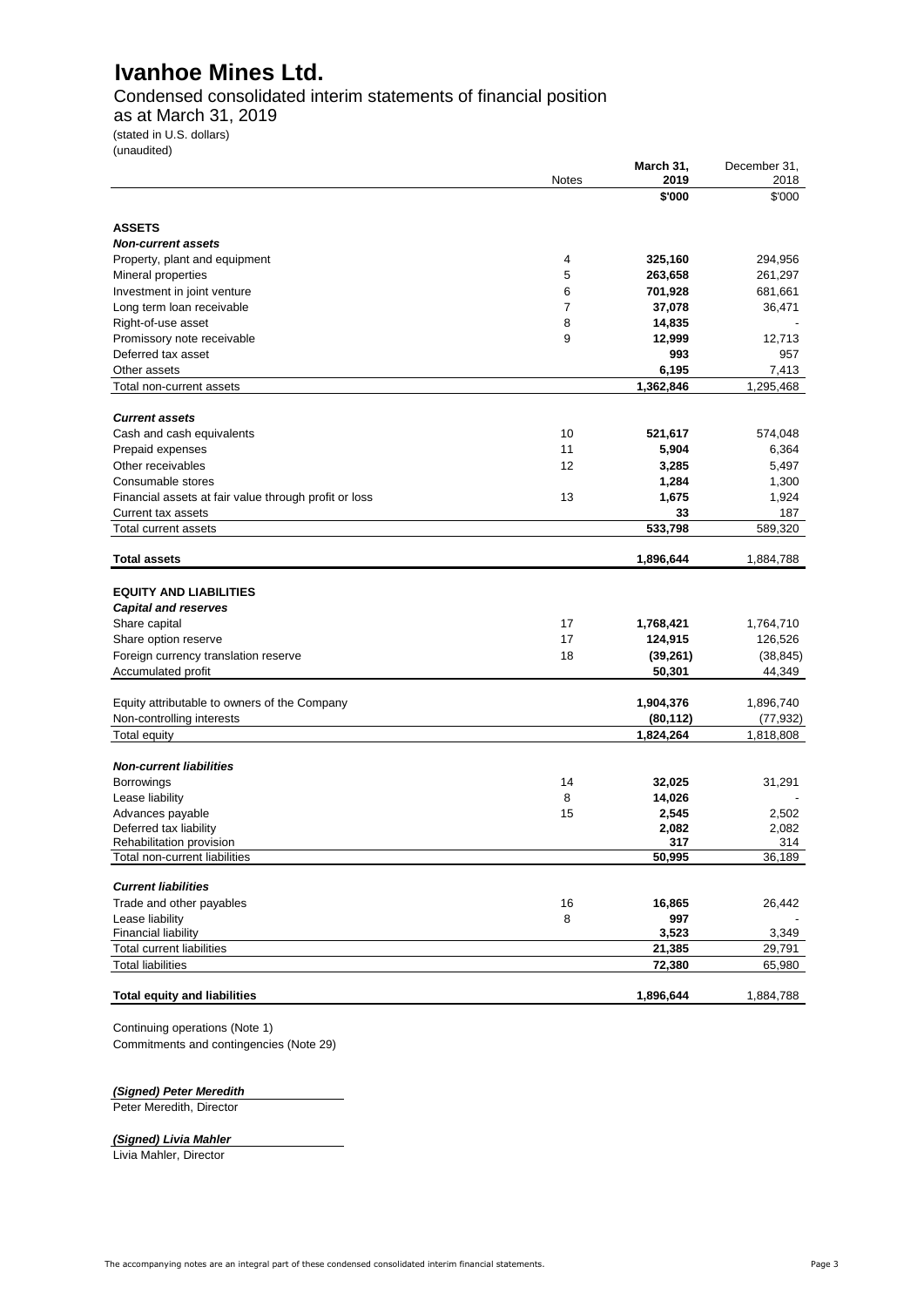Condensed consolidated interim statements of changes in equity

(stated in U.S dollars)

(unaudited)

|                                            |                          | Share capital            |                          |                     |             |                     |                 |           |
|--------------------------------------------|--------------------------|--------------------------|--------------------------|---------------------|-------------|---------------------|-----------------|-----------|
|                                            | Number                   |                          | Share option             | Foreign currency    | Accumulated | Equity attributable | Non-controlling |           |
|                                            | of shares                | Amount                   | reserve                  | translation reserve | profit      | to owners           | interests       | Total     |
|                                            |                          | \$'000                   | \$'000                   | \$'000              | \$'000      | \$'000              | \$'000          | \$'000    |
| Balance at January 1, 2018                 | 790,387,168              | 1,141,514                | 128,809                  | (8, 855)            | 18,251      | 1,279,719           | (68, 229)       | 1,211,490 |
| Loss for the period                        |                          |                          |                          |                     | (5,773)     | (5,773)             | (1,635)         | (7, 408)  |
| Other comprehensive profit                 |                          |                          | $\overline{\phantom{a}}$ | 10,689              |             | 10,689              | 571             | 11,260    |
| Total comprehensive profit (loss)          | $\blacksquare$           | $\sim$                   | $\overline{\phantom{a}}$ | 10,689              | (5,773)     | 4,916               | (1,064)         | 3,852     |
| Transactions with owners                   |                          |                          |                          |                     |             |                     |                 |           |
| Share-based payments                       |                          |                          |                          |                     |             |                     |                 |           |
| charged to operations (Note 20)            |                          |                          | 1,207                    |                     |             | 1,207               |                 | 1,207     |
| Restricted share units vested (Note 17(c)) | 675,834                  | 1,204                    | (1,204)                  |                     |             |                     |                 |           |
| Options exercised (Note 17(b))             | 275,000                  | 417                      | (209)                    |                     |             | 208                 |                 | 208       |
| Balance at March 31, 2018                  | 791,338,002              | 1,143,135                | 128,603                  | 1,834               | 12,478      | 1,286,050           | (69, 293)       | 1,216,757 |
| Balance at January 1, 2019                 | 1,015,080,833            | 1,764,710                | 126,526                  | (38, 845)           | 44,349      | 1,896,740           | (77, 932)       | 1,818,808 |
| Profit for the period                      |                          |                          |                          |                     | 5,952       | 5,952               | (2, 105)        | 3,847     |
| Other comprehensive loss                   | $\overline{\phantom{a}}$ | $\overline{\phantom{a}}$ | $\overline{\phantom{a}}$ | (416)               |             | (416)               | (75)            | (491)     |
| Total comprehensive profit (loss)          | $\blacksquare$           |                          | $\blacksquare$           | (416)               | 5,952       | 5,536               | (2, 180)        | 3,356     |
| Transactions with owners                   |                          |                          |                          |                     |             |                     |                 |           |
| Share-based payments                       |                          |                          |                          |                     |             |                     |                 |           |
| charged to operations (Note 20)            |                          |                          | 1,844                    |                     |             | 1,844               |                 | 1,844     |
| Restricted share units vested (Note 17(c)) | 1,169,938                | 2,618                    | (2,618)                  |                     |             |                     |                 |           |
| Options exercised (Note 17(b))             | 1,708,046                | 1,093                    | (837)                    |                     |             | 256                 |                 | 256       |
| Balance at March 31, 2019                  | 1,017,958,817            | 1,768,421                | 124,915                  | (39, 261)           | 50,301      | 1,904,376           | (80, 112)       | 1,824,264 |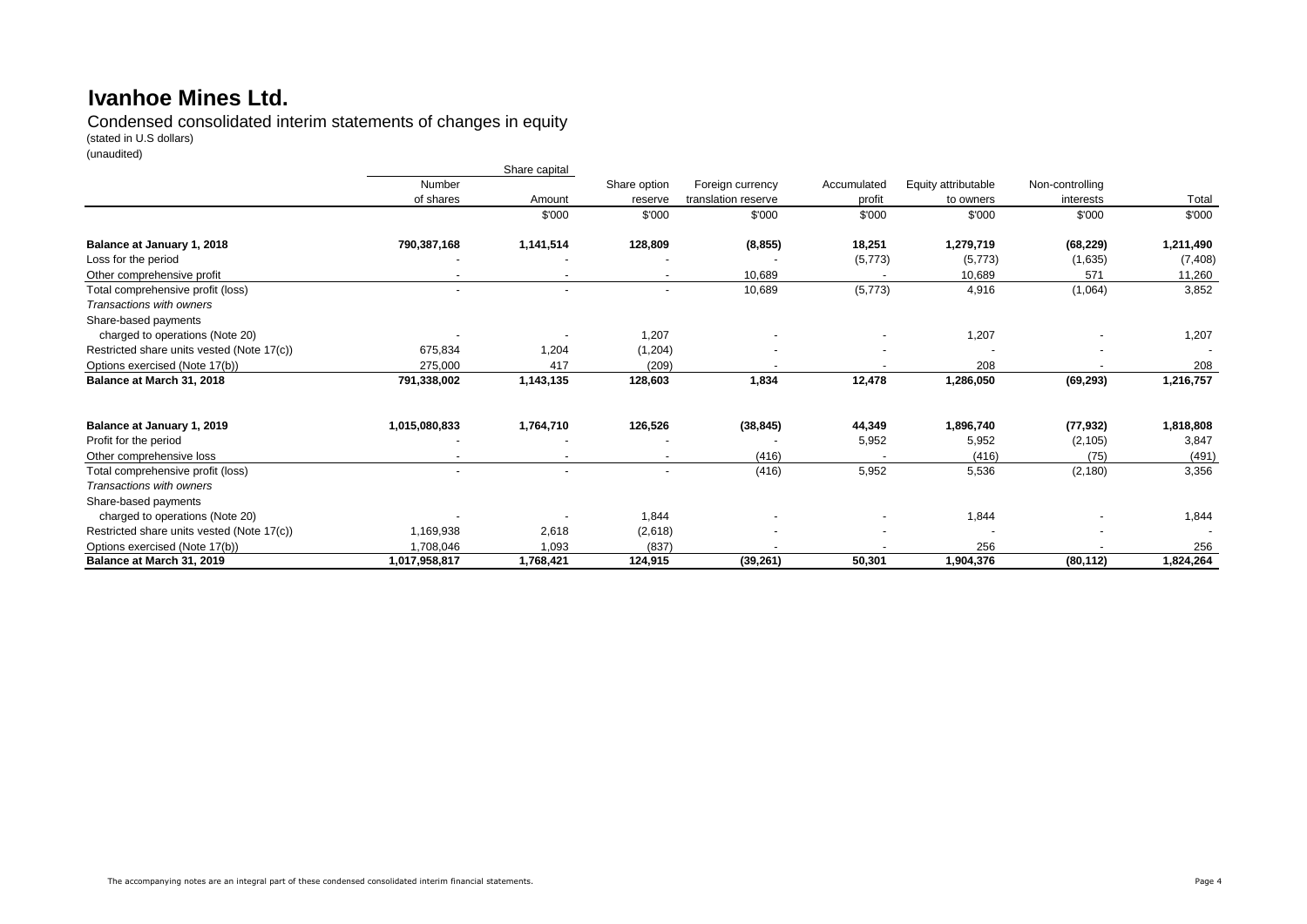### Condensed consolidated interim statements of cash flows

three months ended March 31, 2019

(stated in U.S. dollars)

| (unaudited) |  |
|-------------|--|
|             |  |

| (unaudited)                                            |              | Three months ended March 31, |           |  |
|--------------------------------------------------------|--------------|------------------------------|-----------|--|
|                                                        | <b>Notes</b> | 2019                         | 2018      |  |
|                                                        |              | \$'000                       | \$'000    |  |
| Cash flows from operating activities                   |              |                              |           |  |
| Profit (loss) before income taxes                      |              | 3,966                        | (7, 129)  |  |
| Items not involving cash                               |              |                              |           |  |
| Share of losses from joint venture                     | 6            | 5,879                        | 7,200     |  |
| Share-based payments                                   | 20           | 2,019                        | 1,412     |  |
| Transfer from other assets to working capital items    |              | 1,311                        | 1,489     |  |
| Depreciation                                           | 4            | 855                          | 1,095     |  |
| Loss on fair valuation of financial asset              | 13           | 249                          | 1,965     |  |
| Depreciation on right-of-use asset                     | 8            | 124                          |           |  |
| Finance costs                                          | 23           | 96                           | 343       |  |
| Other taxes                                            |              | 1                            | 383       |  |
| Finance income                                         | 22           | (15, 855)                    | (10, 357) |  |
| Unrealized foreign exchange gain                       |              | (4, 221)                     | (414)     |  |
| Profit on disposal of property, plant and equipment    |              | (1)                          |           |  |
|                                                        |              | (5, 577)                     | (4,013)   |  |
| Interest received                                      |              | 3,299                        | 1,086     |  |
| Change in working capital items                        | 27           | (6,889)                      | (7, 498)  |  |
| Interest paid                                          |              | (50)                         | (35)      |  |
| Income taxes paid                                      |              |                              | (29)      |  |
| Net cash used in operating activities                  |              | (9,217)                      | (10, 489) |  |
| Cash flows from investing activities                   |              |                              |           |  |
| Property, plant and equipment acquired                 | 4            | (31, 035)                    | (27, 244) |  |
| Loan advanced to joint venture                         |              | (14, 196)                    | (11, 228) |  |
| Purchase of exploration licences                       |              | (2, 361)                     | (1,010)   |  |
| Cash paid on behalf of joint venturer                  |              | (287)                        | (227)     |  |
| Other assets acquired                                  |              | (99)                         | (2, 335)  |  |
| Proceeds from sale of property, plant and equipment    |              | 19                           |           |  |
| Proceeds from settlement of promissory note            |              |                              | 2,297     |  |
| Net cash used in investing activities                  |              | (47, 959)                    | (39, 747) |  |
| Cash flows from financing activities                   |              |                              |           |  |
| Principal portion of the lease liability               |              | (274)                        |           |  |
| Options exercised                                      |              | 255                          | 208       |  |
| Net cash (used in) generated from financing activities |              | (19)                         | 208       |  |
| Effect of foreign exchange rate changes on cash        |              | 4,764                        | 3,205     |  |
|                                                        |              |                              |           |  |
| Net cash outflow                                       |              | (52, 431)                    | (46, 823) |  |
| Cash and cash equivalents, beginning of period         |              | 574,048                      | 181,419   |  |
| Cash and cash equivalents, end of period               |              | 521,617                      | 134,596   |  |

Supplemental cash flow information (Note 27)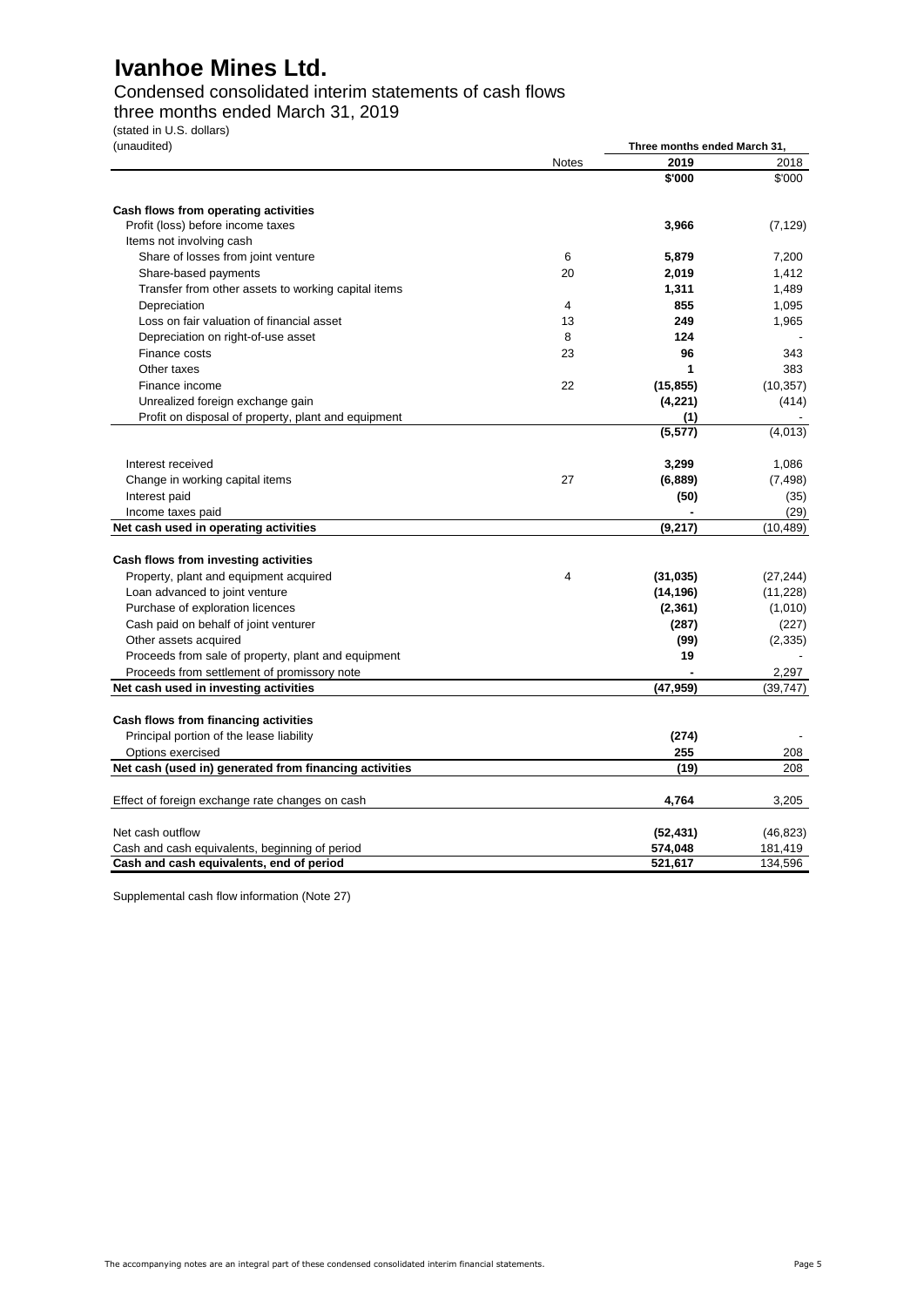## Notes to the condensed consolidated interim financial statements

### March 31, 2019

(Stated in U.S. dollars unless otherwise noted) (Unaudited)

#### **1. Basis of presentation and going concern assumption**

Ivanhoe Mines Ltd. is a mining development and exploration company incorporated in Canada which, together with its subsidiaries (collectively referred to as the Company), is focused on the exploration, development and recovery of minerals and precious metals from its property interests located primarily in Africa.

The registered and records office of the Company is located at Suite 654-999 Canada Place, Vancouver, British Columbia, Canada V6C 3E1. The Company is listed on the Toronto Stock Exchange ("TSX") under the ticker symbol IVN. The shares of the Company are also traded on the OTCQX Best Market in the United States under the symbol IVPAF.

These condensed consolidated interim financial statements have been prepared on the historical cost basis with the exception of financial instruments and share based payments. Historical cost is generally based on the fair value of the consideration given in exchange for assets. The financial statements are also prepared on a going concern basis, which contemplates the realization of assets and settlement of liabilities in the normal course of business.

The Company has an accumulated profit of \$50.3 million at March 31, 2019. As at March 31, 2019, the Company's total assets exceeds its total liabilities by \$1,824.3 million and current assets exceeds current liabilities by \$512.4 million. The Company's total current assets exceeds the Company's total liabilities. The Company currently has no producing properties and expects to fund all of its exploration and development activities through debt and equity financing until operating revenues are generated.

#### **2. Significant accounting policies**

The significant accounting policies used in these condensed consolidated interim financial statements are as follows:

#### *(a) Statement of compliance*

These condensed consolidated interim financial statements have been prepared in accordance with IAS 34, *Interim Financial Reporting*, as issued by the International Accounting Standards Board.

These condensed consolidated interim financial statements do not include all of the information and footnotes required by International Financial Reporting Standards ("IFRS") for complete financial statements for year-end reporting purposes. Results for the period ended March 31, 2019, are not necessarily indicative of future results. The accounting policies applied by the Company in these condensed consolidated interim financial statements are the same as those applied by the Company in its most recent annual consolidated financial statements as at and for the year ended December 31, 2018 except for the adoption of the new and amended accounting policies mentioned in Note 3.

These unaudited condensed consolidated interim financial statements should be read in conjunction with the Company's audited consolidated financial statements for the year ended December 31, 2018.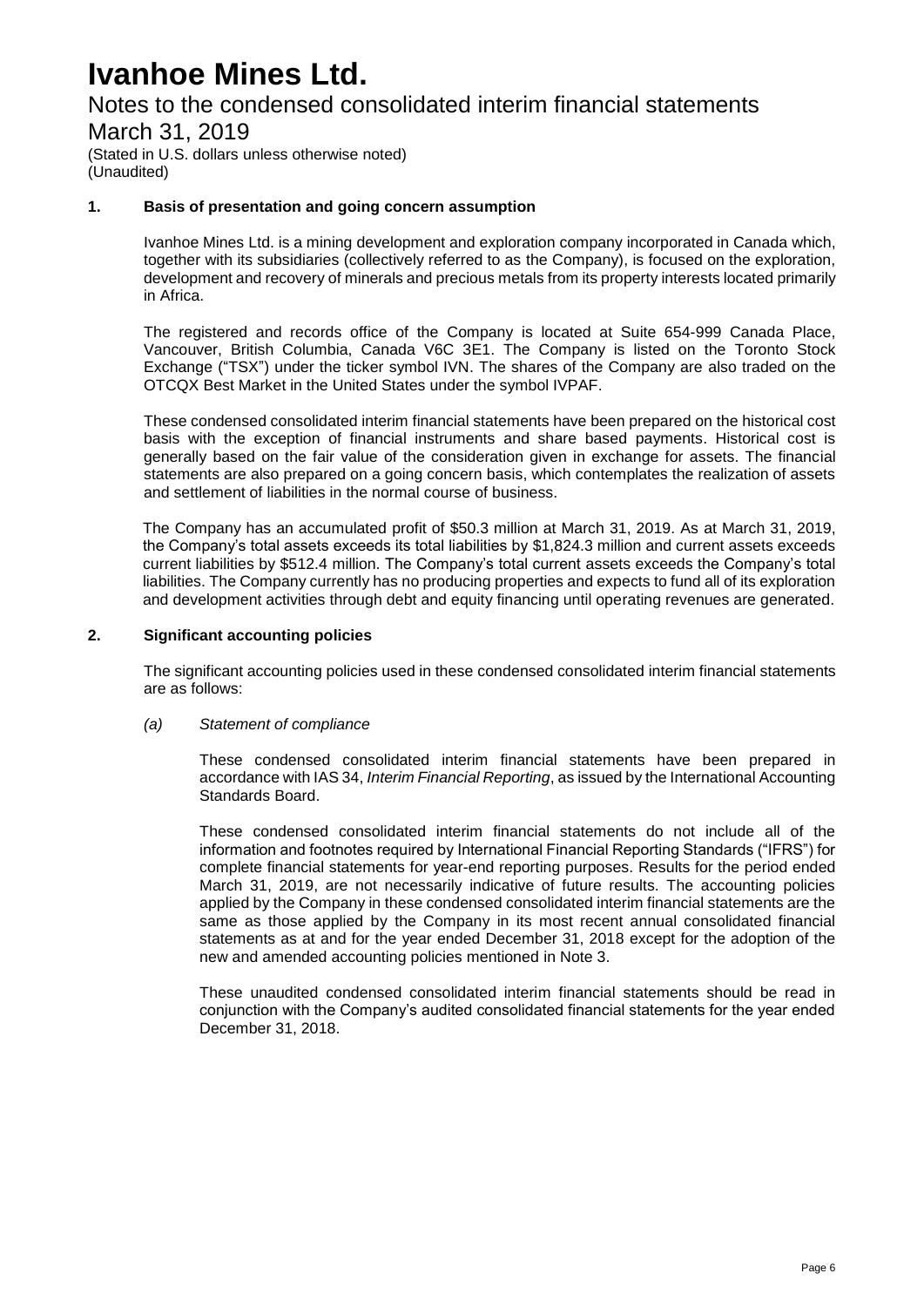# Notes to the condensed consolidated interim financial statements

March 31, 2019 (Stated in U.S. dollars unless otherwise noted)

(Unaudited)

#### **2. Significant accounting policies (continued)**

#### *(b) Significant accounting estimates and judgements*

The preparation of condensed consolidated interim financial statements in conformity with IAS 34 requires the Company's management to make estimates and assumptions concerning the future. The resulting accounting estimates can, by definition, only approximate the actual results. Estimates are continually evaluated and are based on historical experience and other factors, including expectations of future events that are believed to be reasonable under the circumstances.

Significant accounting judgements are accounting policies that have been identified as being complex or involving subjective judgements or assessments.

Significant accounting estimates and judgments include, amongst other things, the recoverability of assets, the determination of the functional currency, technical feasibility and commercial viability of projects, the classification of Kamoa Holding Limited as a joint venture and the preparation of the financial statements on a going concern basis.

#### *(c) Future accounting changes*

The following new standards, amendments to standards and interpretations have been issued but are not effective during the period ended March 31, 2019. The Company has not yet adopted these new and amended standards.

 IFRS 3 – Business Combinations. The amendment to the definition of a business confirmed that a business must include inputs and a process and clarified that the process must be substantive and that the inputs and process must together significantly contribute to creating outputs. Furthermore, the amendment narrowed the definition of a business by focusing the definition of outputs on goods and services provided to customers and other income from ordinary activities, rather than providing dividends or other economic benefits directly to investors or lowering costs. (i)

*The Company has considered the amendment and assessed that it will have no material impact on adoption.*

 IAS 1 – Presentation of Financial Statements and IAS 8 - Accounting Policies, Changes in Accounting Estimates and Errors. The amendments clarify and align the definition of 'material' and provide guidance to help improve consistency in the application of that concept whenever it is used in IFRS Standards. (i)

*The Company has considered the amendment and assessed that it will have no material impact on adoption.* 

(i) Effective for annual periods beginning on or after January 1, 2020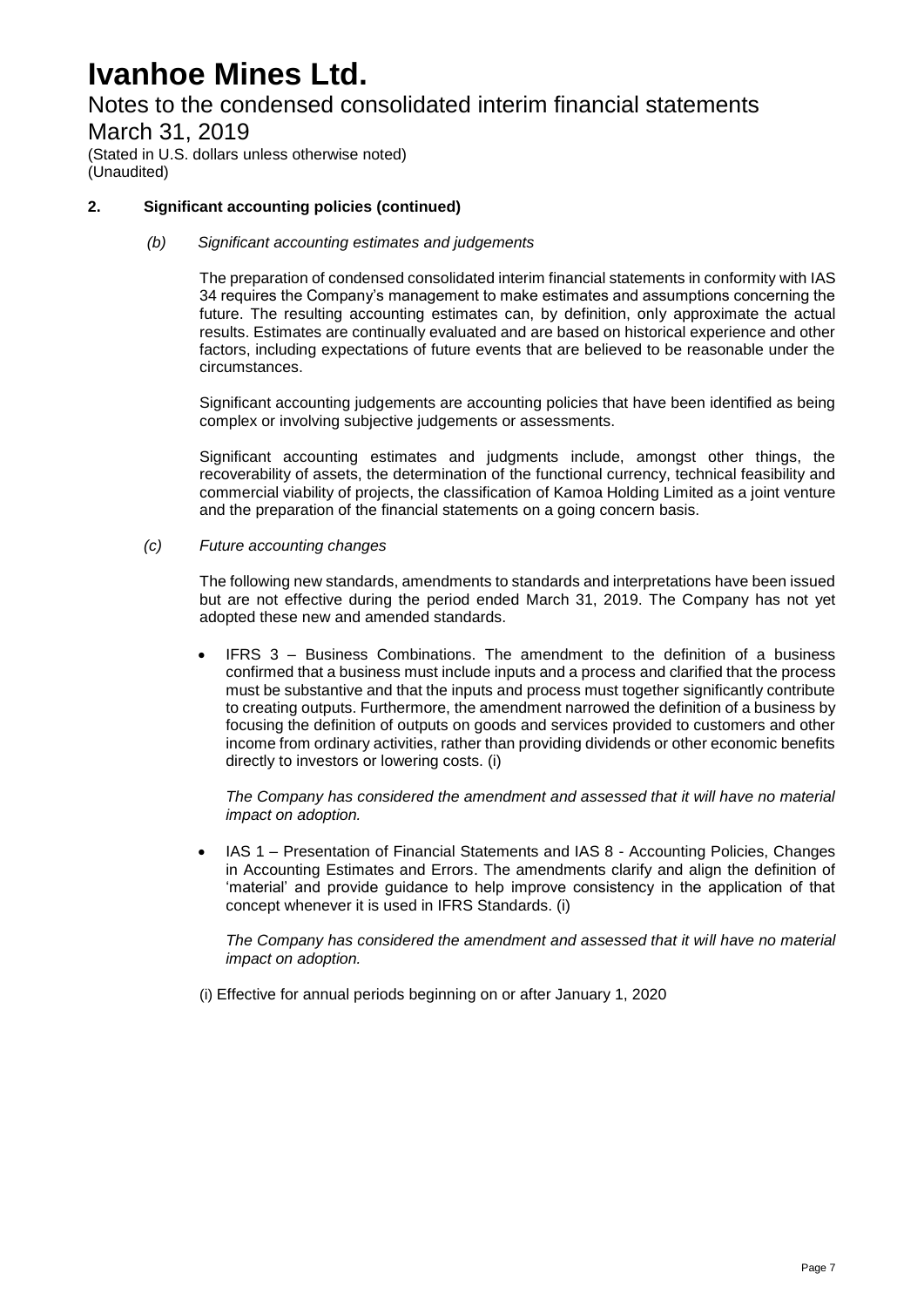Notes to the condensed consolidated interim financial statements

March 31, 2019

(Stated in U.S. dollars unless otherwise noted) (Unaudited)

#### **3. Application of new and revised standards**

*(a) Newly adopted accounting standards*

The following standards became effective for annual periods beginning on or after January 1, 2019. The Company adopted these standards in the current period.

- IFRS 16 Leases. IFRS 16 was issued in January 2016 and will result in almost all leases being recognized on the statement of financial position by lessees, as the distinction between operating and finance leases has been removed. An asset (the right to use the leased item) and a financial liability to pay rentals are recognized. The only exceptions are short-term and low-value leases. See Note 8 and Note 30.
- Amendments to IFRS 2 Share-based payments. This amendment clarifies the measurement basis for cash-settled, share-based payments and the accounting for modifications that change an award from cash-settled to equity-settled.
- Annual improvements 2015-2017 Cycle: IFRS 3 Business Combinations and IFRS 11 Joint arrangements. The amendment clarifies that when an entity obtains joint control of a business that is a joint operation, the entity does not re-measure previously held interests in that business.
- Annual improvements 2015-2017 Cycle: IAS 12 Income Taxes. The amendment clarifies that all income tax consequences of dividends should be recognized in profit or loss, regardless of how the tax arises.
- Annual Improvements 2015-2017 Cycle: IAS 23 Borrowing Costs. The amendment clarifies that if any specific borrowing remains outstanding after the related asset is ready for its intended use or sale, that borrowing becomes part of the funds that an entity borrows generally when calculating the capitalization rate on general borrowings.
- IFRIC 23 Uncertainty over income tax treatments. The interpretation specifies how an entity should reflect the effects of uncertainties in accounting for income taxes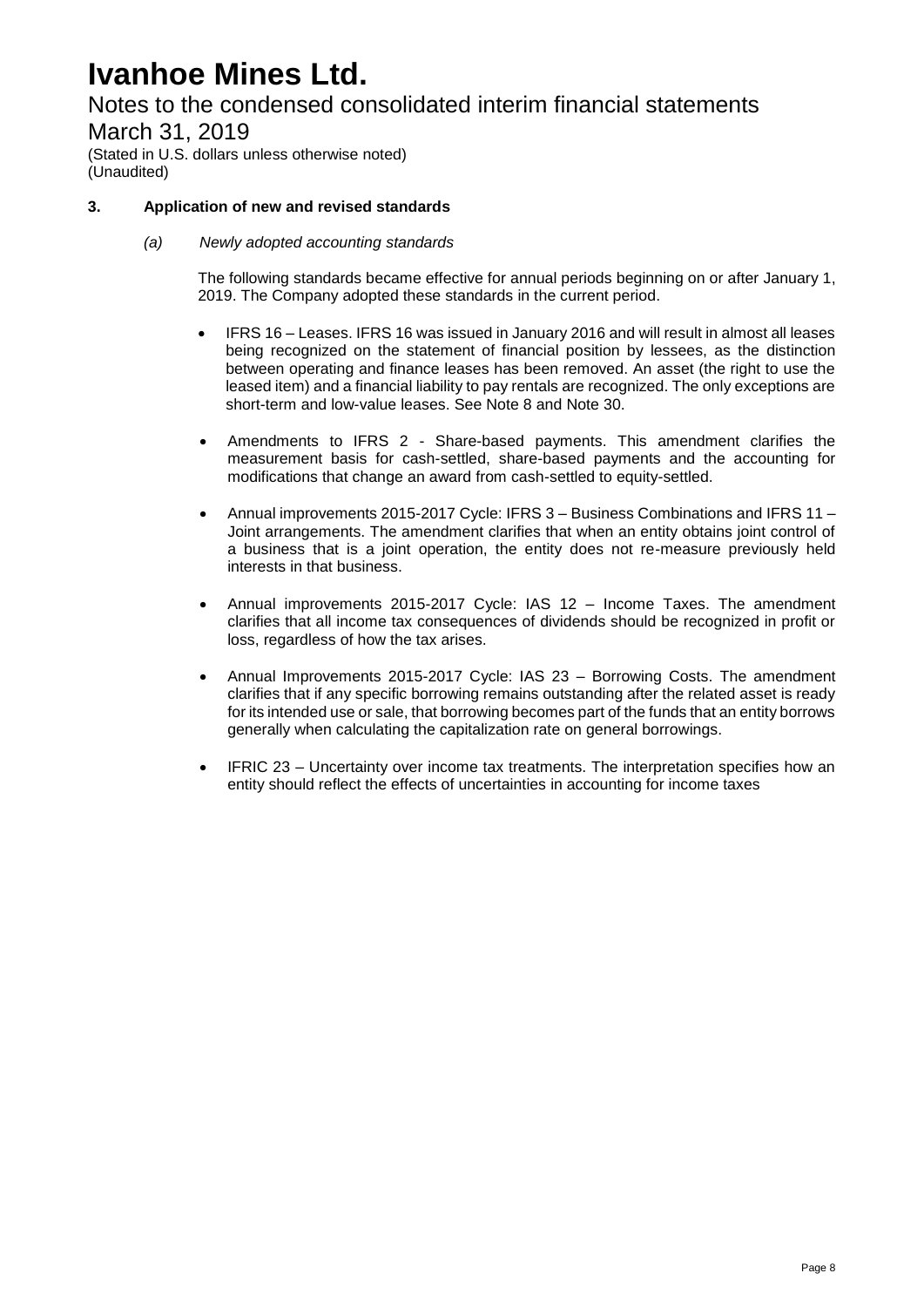Notes to the condensed consolidated interim financial statements

### March 31, 2019

(Stated in U.S. dollars unless otherwise noted) (Unaudited)

#### **4. Property, plant and equipment**

|                                                                                               |                | Assets                   |           |
|-----------------------------------------------------------------------------------------------|----------------|--------------------------|-----------|
| Office<br>Motor<br><b>Plant and</b>                                                           | Mining         | under                    |           |
| <b>Buildings</b><br>vehicles<br>Land<br>equipment<br>equipment                                | infrastructure | construction             | Total     |
| \$'000<br>\$'000<br>\$'000<br>\$'000<br>\$'000                                                | \$'000         | \$'000                   | \$'000    |
| Cost                                                                                          |                |                          |           |
| 2,506<br>12,613<br>6.178<br>3,319<br>20,782<br>Balance as at December 31, 2017                | 6,104          | 168,320                  | 219,822   |
| <b>Additions</b><br>1,051<br>212<br>1,318                                                     |                | 125,323                  | 127,904   |
| Borrowing costs capitalized                                                                   |                | 2,347                    | 2,347     |
| (107)<br>(1,071)<br><b>Disposals</b>                                                          |                |                          | (1, 178)  |
| <b>Transfers</b><br>259                                                                       | 262            | (521)                    |           |
| (361)<br>(909)<br>(670)<br>(164)<br>(190)<br>Foreign exchange translation                     | (923)          | (27, 277)                | (30, 494) |
| 2,145<br>11,704<br>6,452<br>3,367<br>21,098<br>Balance as at December 31, 2018                | 5,443          | 268,192                  | 318,401   |
| 122<br><b>Additions</b><br>155<br>÷                                                           |                | 30,758                   | 31,035    |
| Borrowing costs capitalized                                                                   |                | 624                      | 624       |
| (1)<br>(13)<br>(399)<br><b>Disposals</b>                                                      |                |                          | (413)     |
| <b>Transfers</b><br>÷<br>$\overline{a}$                                                       |                |                          |           |
| 9<br>(2)<br>(4)<br>267<br>3<br>Foreign exchange translation                                   | (10)           | (825)                    | (562)     |
| 2,141<br>6,582<br>3,352<br>20,857<br>Balance as at March 31, 2019<br>11,971                   | 5,433          | 298,749                  | 349,085   |
|                                                                                               |                |                          |           |
| <b>Accumulated depreciation</b>                                                               |                |                          |           |
| and impairment                                                                                |                |                          |           |
| Balance as at December 31, 2017<br>1,207<br>1,504<br>4,503<br>13,478                          | 547            |                          | 21,239    |
| 142<br>669<br>360<br>2,895<br>Depreciation                                                    | 190            |                          | 4,256     |
| (97)<br>(1,005)<br><b>Disposals</b>                                                           |                |                          | (1, 102)  |
| (126)<br>(72)<br>(504)<br>(151)<br>Foreign exchange translation                               | (95)           |                          | (948)     |
| 1,792<br>Balance as at December 31, 2018<br>1,223<br>4,571<br>15,217<br>٠                     | 642            | ٠                        | 23,445    |
| 34<br>Depreciation<br>210<br>83<br>483                                                        | 45             | ÷                        | 855       |
| (1)<br>(12)<br>(381)<br><b>Disposals</b>                                                      | ä,             |                          | (394)     |
| $\overline{2}$<br>17<br>(1)<br>Foreign exchange translation<br>4                              | (3)            |                          | 19        |
| 1,274<br>4,782<br>1,862<br>15,323<br>Balance as at March 31, 2019<br>$\overline{\phantom{0}}$ | 684            | $\overline{\phantom{a}}$ | 23,925    |
| <b>Carrying value</b>                                                                         |                |                          |           |
| 1,881<br>2,145<br>10,481<br>1,575<br>5,881<br>December 31, 2018                               | 4,801          | 268,192                  | 294,956   |
| 2,141<br>1,800<br>1,490<br>5,534<br>March 31, 2019<br>10,697                                  | 4,749          | 298,749                  | 325,160   |

#### *Assets under construction*

Assets under construction includes development costs capitalized as property, plant and equipment which are costs incurred to obtain access and to provide facilities for extracting, treating, gathering, transporting and storing the minerals. Costs incurred at the Platreef and Kipushi Projects are deemed necessary to bring the projects to commercial production and are therefore capitalized.

#### *Assets pledged as security*

Buildings with a carrying amount of \$9.6 million (December 31, 2018: \$9.4 million) have been pledged to secure borrowings of the Company (see Note 14). The buildings have been pledged as security for a bank loan under a mortgage. The Company is not allowed to pledge these assets as security for other borrowings or to sell them to another entity.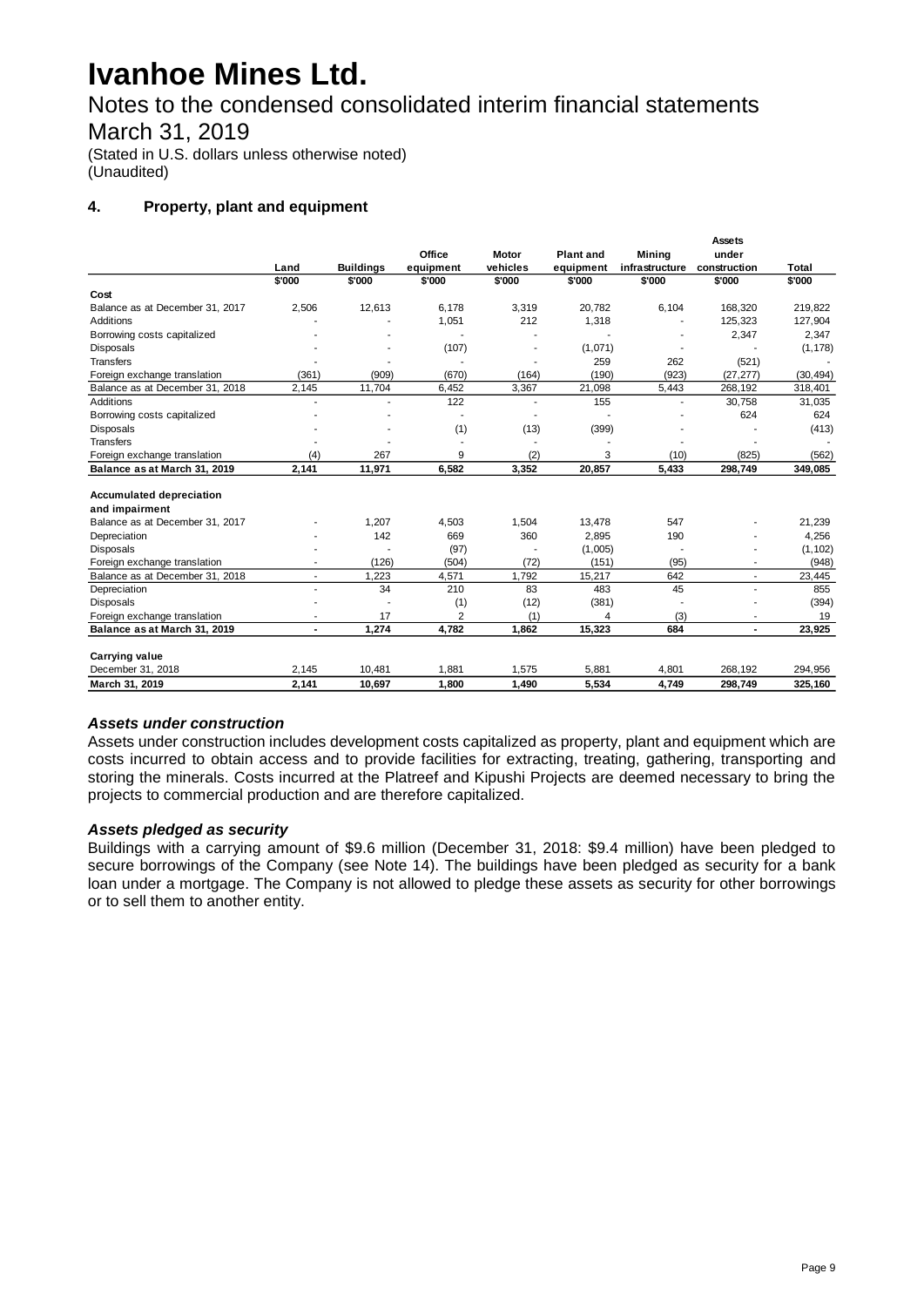# Notes to the condensed consolidated interim financial statements

March 31, 2019

(Stated in U.S. dollars unless otherwise noted) (Unaudited)

#### **5. Mineral properties**

The following table summarizes the carrying values of the Company's mineral property interests as described below:

|                                                      | March 31, | December 31, |
|------------------------------------------------------|-----------|--------------|
|                                                      | 2019      | 2018         |
|                                                      | \$'000    | \$'000       |
|                                                      |           |              |
| Platreef property, South Africa (a)                  | 6.940     | 6.940        |
| Kipushi Properties, Democratic Republic of Congo (b) | 252,337   | 252,337      |
| Other properties (d)                                 | 4.381     | 2,020        |
|                                                      | 263,658   | 261,297      |

Direct costs related to the acquisition of mineral properties are capitalized on a property by property basis. Development costs are capitalized as property, plant and equipment and are costs incurred to obtain access and to provide facilities for extracting, treating, gathering, transporting and storing the minerals. Development expenditures are capitalized to the extent that they are necessary to bring the property to commercial production.

#### *(a) Platreef property*

Construction of the planned Platreef mine is underway on the Company's discovery of platinum, palladium, nickel, copper, gold and rhodium on the Northern Limb of South Africa's Bushveld Complex approximately 11 km from Mokopane and 280 km northeast of Johannesburg, South Africa.

In November 2014 the mining right for the development and operation of the Company's Platreef mining project was notorially executed. The mining right, authorizes the Company to mine and process platinum-group metals, nickel, copper, gold, silver, cobalt, iron, vanadium and chrome at its Platreef discovery. The mining right was issued for an initial period of 30 years and may be renewed for further periods, each of which may not exceed 30 years at a time, in accordance with the terms of section 24 of the Mineral and Petroleum Resources Development Act.

The Company announced the positive results of the pre-feasibility study for the planned first phase of the Platreef Project's platinum-group metals, nickel, copper and gold mine in South Africa in January 2015 and the independent, definitive feasibility study (DFS) in July 2017.

A Japanese consortium of ITOCHU Corporation, Japan Oil, Gas and Metals National Corporation; and Japan Gas Corporation holds an effective 10% interest in the Platreef Project. The Company transferred an additional 26% of Platreef to a broad-based black economic empowerment (B-BBEE) special purpose vehicle in compliance with South African ownership requirements (see Note 20).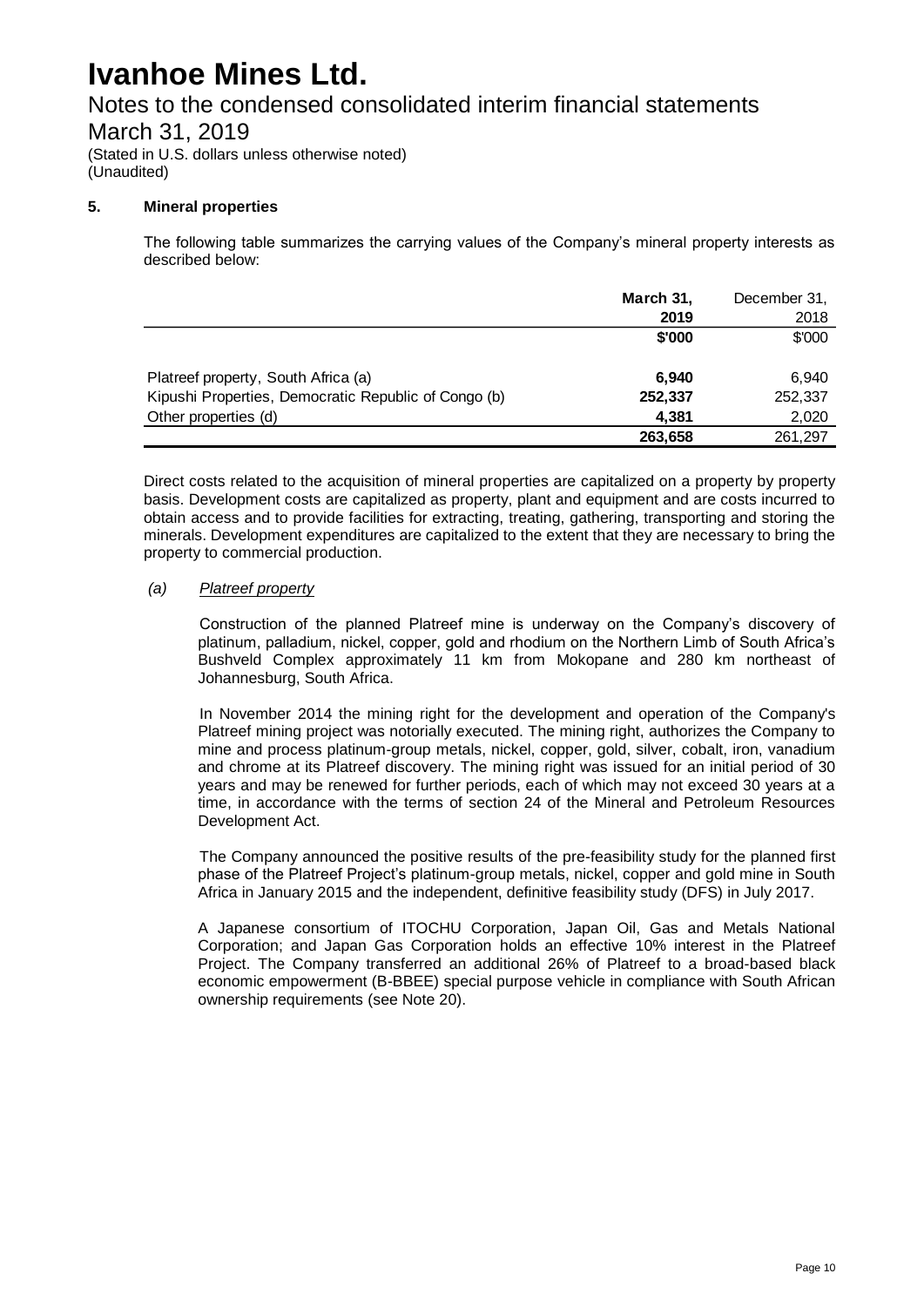Notes to the condensed consolidated interim financial statements

### March 31, 2019

(Stated in U.S. dollars unless otherwise noted) (Unaudited)

#### **5. Mineral properties (continued)**

#### *(b) Kipushi properties*

The Kipushi Project is a past-producing, high-grade underground zinc–copper mine in the Central African Copperbelt, in Haut-Katanga Province, Democratic Republic of Congo ("DRC"). The Kipushi Project lies adjacent to the town of Kipushi and the border with Zambia, and about 30 km southwest of the provincial capital of Lubumbashi. Costs incurred at the Kipushi Project subsequent to the finalization of its pre-feasibility study in December 2017, have been capitalized as property, plant and equipment.

Ivanhoe Mines and La Générale des Carrières et des Mines SARL ("Gecamines") own 68% and 32% of the Kipushi Project respectively, through their holdings in Kipushi Corporation SA ("Kipushi"), the mining rights holder. Ivanhoe Mines' interest in Kipushi was acquired in November 2011 and comprises mining rights for zinc, copper and cobalt as well as the underground workings and related infrastructure, inclusive of a series of vertical mine shafts.

#### *(c) Kamoa-Kakula properties*

The Company is a joint venturer in the Kamoa-Kakula Project which is located within the Central African Copperbelt in Lualaba Province, DRC. The Kamoa-Kakula Project lies approximately 25 km west of the town of Kolwezi, and about 270 km west of the provincial capital of Lubumbashi (see Note 6).

#### *(d) Other properties*

The Company continues to evaluate other opportunities and most notably holds an extensive land package, totalling approximately 700 square kilometres, of prospective exploration licences in the Western Foreland area, west of the Kamoa-Kakula mining licence in the DRC. The Company began exploration drilling on the licences in the third quarter of 2017 and announced its Makoko Copper Discovery in October 2018.

#### **6. Investment in joint venture**

Kamoa Holding Limited ("Kamoa Holding"), a joint venture between the Company and Zijin Mining Group Co., Ltd. ("Zijin"), holds a direct 80% interest in the Kamoa-Kakula Project. The Company holds an effective 39.6% interest in the project through its 49.5% shareholding in Kamoa Holding. The Kamoa-Kakula Project is the largest copper discovery ever made on the African continent, with adjacent prospective exploration areas within the Central African Copperbelt in the DRC.

On February 6, 2019, the Company announced the results of the Kakula 2019 pre-feasibility study (PFS) at the Kamoa-Kakula Project. The study assesses the potential development of the Kakula Deposit as a 6 Mtpa mining and processing complex, which the Kamoa-Kakula Project is currently developing. The Company also announced an updated independent preliminary economic assessment (PEA) for an expanded Kakula-Kamoa production rate of 18 Mtpa, supplied initially by a 6 Mtpa mine at Kakula, followed by two 6 Mtpa mines at Kansoko and Kakula West, and a world-scale direct-to-blister smelter.

The costs associated with mine development at the Kamoa-Kakula Project's Kansoko and Kakula sites are capitalized as development costs in Kamoa Holding, while the project continued to conduct exploration in 2018 and 2019. Expenditure attributable to exploration at Kamoa North, Kakula West and in the saddle area between Kakula West and Kakula was still expensed in 2019.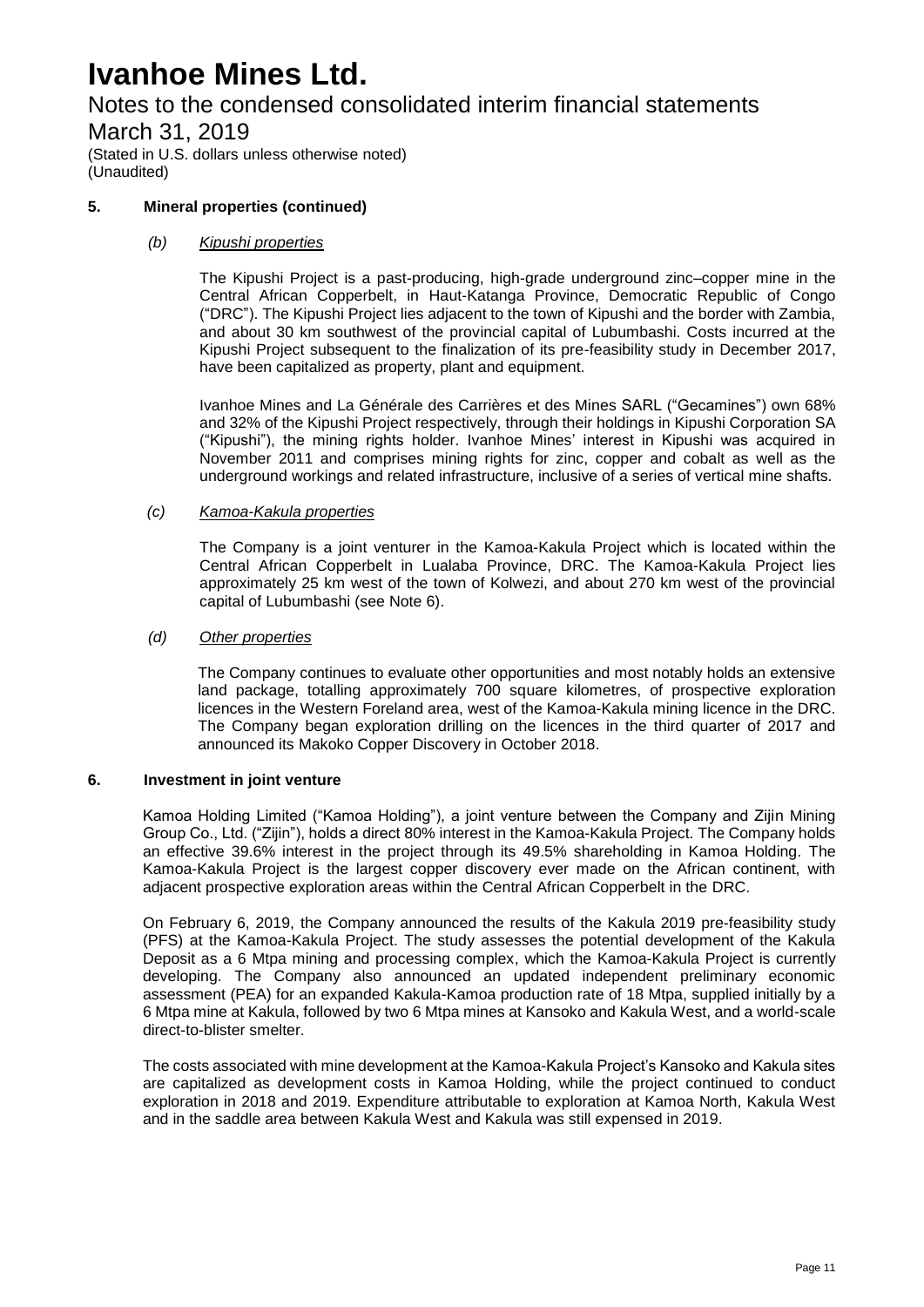Notes to the condensed consolidated interim financial statements March 31, 2019

(Stated in U.S. dollars unless otherwise noted) (Unaudited)

#### **6. Investment in joint venture (continued)**

#### Company's share of comprehensive loss from joint venture

The following table summarizes the Company's share of Kamoa Holding's comprehensive loss for the periods ending March 31, 2019 and March 31, 2018.

|                                            | Three months ended<br>March 31, |         |  |
|--------------------------------------------|---------------------------------|---------|--|
|                                            | 2019                            | 2018    |  |
|                                            | \$'000                          | \$'000  |  |
| Interest expense                           | 16,241                          | 12,666  |  |
| <b>Exploration costs</b>                   | 3,755                           | 5,515   |  |
| Foreign exchange loss                      | 27                              | 21      |  |
| Interest income                            | (1, 234)                        | (620)   |  |
| Loss before taxes                          | 18,789                          | 17,582  |  |
| Deferred tax                               | (4, 713)                        |         |  |
| Loss for the period                        | 14,076                          | 17,582  |  |
| Non-controlling interest                   | (2, 199)                        | (3,037) |  |
| Loss for the period                        | 11,877                          | 14,545  |  |
|                                            |                                 |         |  |
| Share of losses from joint venture (49.5%) | 5,879                           | 7,200   |  |

Following the release of the pre-feasibility study of the Kakula Copper mine in February 2019, the Company considers it probable that taxable profits will be available against which previously unrecognized deductible temporary differences can be utilized. As a consequence, a deferred tax asset of \$110.4 million was recognized at December 31, 2018. The deferred tax asset has subsequently increased due to the effects of temporary differences.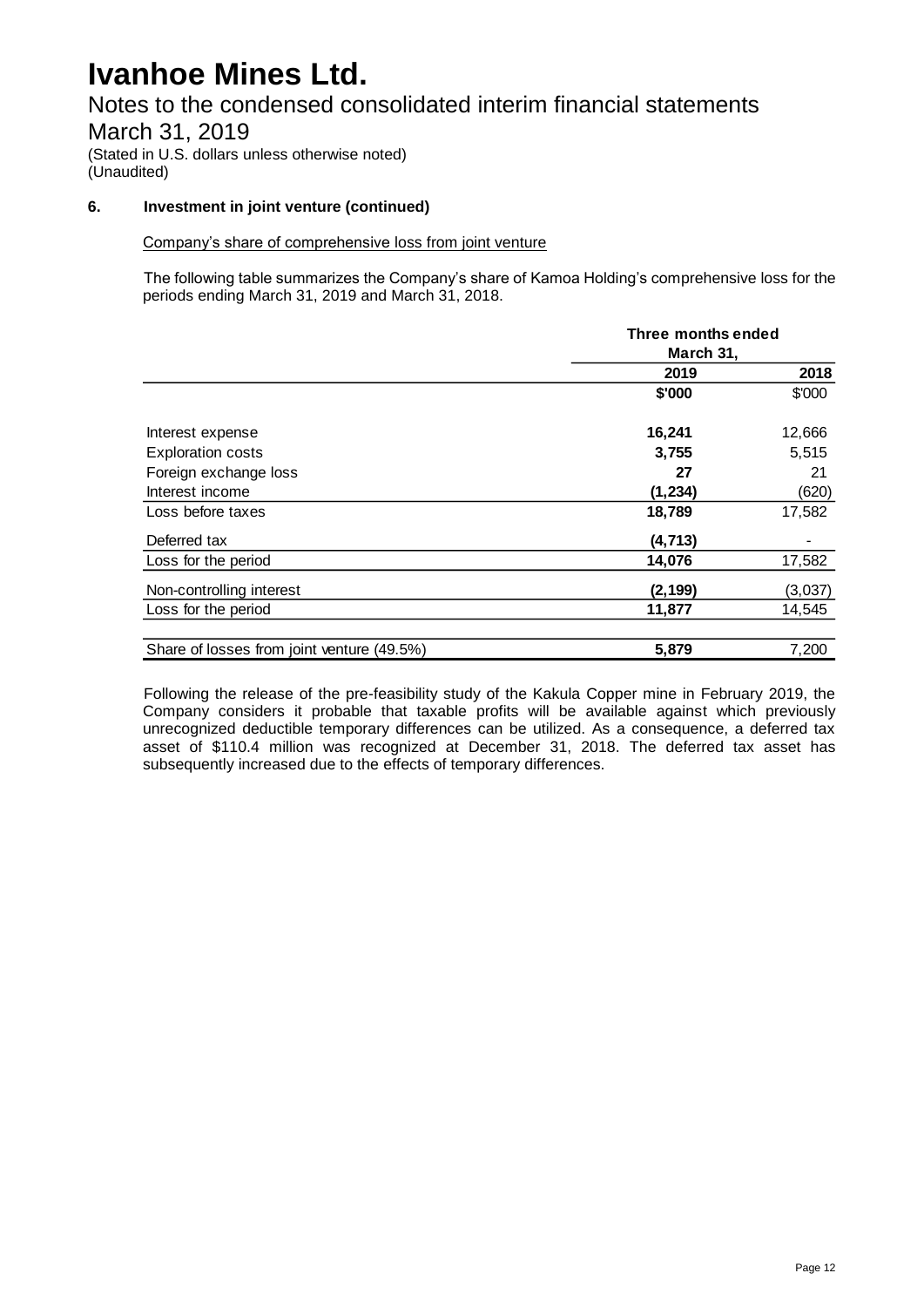### Notes to the condensed consolidated interim financial statements

### March 31, 2019

(Stated in U.S. dollars unless otherwise noted) (Unaudited)

#### **6. Investment in joint venture (continued)**

#### Net assets of the joint venture

The assets and liabilities of the joint venture were as follows:

|                                 | March 31, 2019 |            | December 31, 2018 |           |
|---------------------------------|----------------|------------|-------------------|-----------|
|                                 | 100%           | 49.5%      | 100%              | 49.5%     |
|                                 | \$'000         | \$'000     | \$'000            | \$'000    |
| <b>Assets</b>                   |                |            |                   |           |
| Property, plant and equipment   | 461,205        | 228,296    | 423,183           | 209,476   |
| Deferred tax asset              | 115,129        | 56,989     | 110,416           | 54,656    |
| Other assets                    | 89,561         | 44,333     | 87,775            | 43,449    |
| Mineral property                | 802,021        | 397,000    | 802,021           | 397,000   |
| Indirect taxes receivable       | 32,890         | 16,281     | 30,427            | 15,061    |
| Prepaid expenses                | 20,078         | 9,939      | 14,791            | 7,321     |
| Cash and cash equivalents       | 28,508         | 14,111     | 34,916            | 17,283    |
| Liabilities                     |                |            |                   |           |
| Shareholder Ioans               | (1,020,995)    | (505, 393) | (968, 173)        | (479,246) |
| Rehabilitation provision        | (2, 394)       | (1, 185)   | (2, 394)          | (1, 185)  |
| Accruals and payables           | (25, 107)      | (12, 428)  | (17,990)          | (8,905)   |
| Non-controlling interest        | (104, 409)     | (51, 682)  | (106, 609)        | (52, 771) |
| Net assets of the joint venture | 396,487        | 196,261    | 408,363           | 202,140   |

#### Investment in joint venture

|                                                | March 31, | December 31, |
|------------------------------------------------|-----------|--------------|
|                                                | 2019      | 2018         |
|                                                | \$'000    | \$'000       |
| Company's share of net assets in joint venture | 196.261   | 202.140      |
| Loan advanced to joint venture                 | 505.667   | 479.521      |
|                                                | 701.928   | 681,661      |

The Company earns interest at USD 12 month LIBOR plus 7% on the loan advanced to the joint venture (see Note 22). If there is residual cash flow in Kamoa Holding, such cash shall be required to be utilized for the repayment of the then outstanding loan amount of each lender, on a pro-rata basis. No repayment shall be required in the absence of residual cash flow.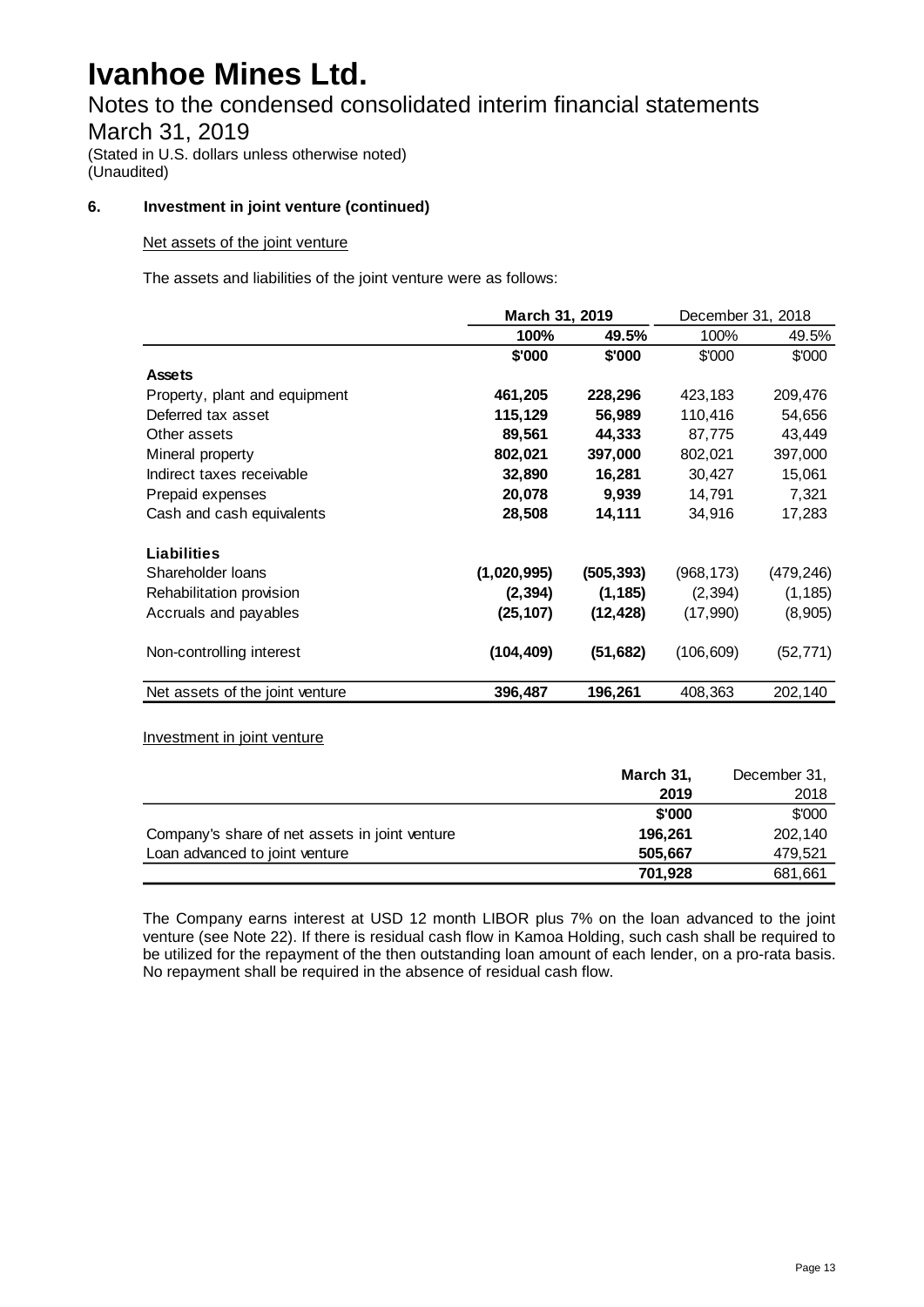Notes to the condensed consolidated interim financial statements

March 31, 2019

(Stated in U.S. dollars unless otherwise noted) (Unaudited)

#### **6. Investment in joint venture (continued)**

#### Commitments in respect of joint venture

The Company is required to fund its Kamoa Holding joint venture in an amount equivalent to its proportionate shareholding interest. The following table summarizes the Company's proportionate share of the joint venture's commitments:

|                            | Less than |                          |               | After 5 |         |
|----------------------------|-----------|--------------------------|---------------|---------|---------|
|                            | vear      | 1 - $3$ years            | $4 - 5$ vears | vears   | Total   |
|                            | \$'000    | \$'000                   | \$'000        | \$'000  | \$'000  |
| Advancement of loan        | 82,800    | $\overline{\phantom{a}}$ |               |         | 82,800  |
| Road construction          | 3,361     | $\,$                     |               |         | 3,361   |
| Kakula decline development | 3,812     | $\blacksquare$           | -             |         | 3,812   |
| Other commitments          | 17.055    | $\,$                     | -             |         | 17,055  |
|                            | 107,028   | $\,$                     |               |         | 107.028 |

On March 21, 2014, a financing agreement was entered into between a subsidiary of Kamoa Holding and La Société Nationale d'Electricité SARL ("SNEL") relating to the first stage upgrade of two existing hydroelectric power plants in the DRC to feed up to 113 MW into the national power supply grid and for the supply of electricity to the Kamoa-Kakula Project.

Under the agreement, the subsidiary of Kamoa Holding agreed to provide a loan relating to the power upgrade, which is estimated to be \$141 million (including a \$4.5 million pre-finance loan), but is capped at a maximum commitment of \$250 million.

The loan advanced as at March 31, 2019 by the subsidiary of Kamoa Holding amounted to \$82.7 million (December 31, 2018: \$82.2 million).

The term for repayment of accrued interest and future costs is estimated to be 15 years, beginning after the expiry of a two year grace period from the signing date of the agreement. The actual repayment period will ultimately depend on the amount actually financed and on the amounts deducted from electricity bills based on a fixed percentage of 40% of the actual bill as per the loan repayment terms. Interest is earned at a rate of USD 6 month LIBOR + 3%.

The Kamoa-Kakula Project will be given a priority electricity right by which SNEL commits to make available as per an agreed power requirements schedule, sufficient energy from its grid to meet the energy needs of the project and following the upgrade, on an exclusivity and priority basis, up to 200 MW depending on the production and mine expansion scenarios.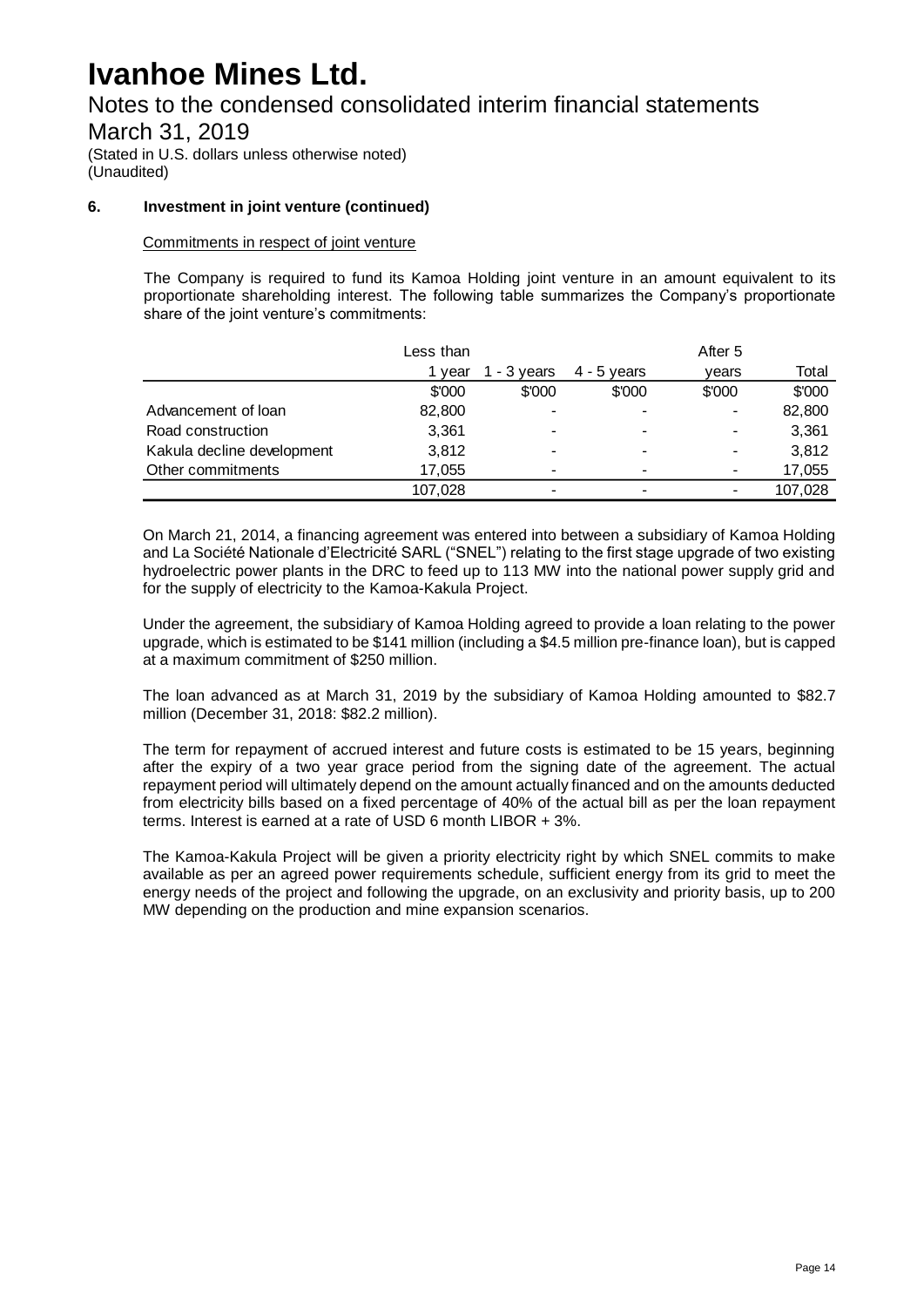### Notes to the condensed consolidated interim financial statements

March 31, 2019

(Stated in U.S. dollars unless otherwise noted) (Unaudited)

#### **7. Long term loan receivable**

The long term loan receivable from Gecamines of \$10 million was ceded to the Company on completion of the purchase of Kipushi on November 28, 2011, by the seller. An additional \$20 million was requested and advanced to Gecamines during November 2012.

The loan receivable is unsecured and earns interest at USD 12 month LIBOR plus 3%. Repayment will be made by offsetting the loan against future royalties and dividends payable to Gecamines from future profits earned in Kipushi. The fair value of the receivable at acquisition date was estimated by the Company by calculating the present value of the future expected cash flows using an effective interest rate of 9.2%. The carrying value of the long term loan receivable is deemed to be as follows:

|                         | March 31, | December 31, |
|-------------------------|-----------|--------------|
|                         | 2019      | 2018         |
|                         | \$'000    | \$'000       |
| Social development loan | 37.078    | 36.471       |
|                         | 37,078    | 36,471       |

#### **8. Leases**

The Company leases various properties and equipment. Rental contracts are typically made for fixed periods but may have extension options. Lease terms are negotiated on an individual basis and contain a wide range of different terms and conditions. The lease agreements do not impose any covenants, but leased assets may not be used as security for borrowing purposes.

Leases are recognized as a right-of-use asset and a corresponding liability at the date at which the leased asset is available for use by the Company. Each lease payment is allocated between the liability and finance cost. The finance cost is charged to profit or loss over the lease period so as to produce a constant periodic rate of interest on the remaining balance of the liability for each period. The rightof-use asset is depreciated over the shorter of the asset's useful life and the lease term on a straightline basis.

The lease payments are discounted using the interest rate implicit in the lease, if that rate can be determined, or the group's incremental borrowing rate.

Payments associated with short-term leases and leases of low-value assets are recognised on a straight-line basis as an expense in profit or loss. Short-term leases are those with a term of 12 months or less. Low-value assets comprise IT-equipment and small items of office furniture.

Amounts recognized in the statement of financial position:

|                                                               | March 31, | December 31, |
|---------------------------------------------------------------|-----------|--------------|
|                                                               | 2019      | 2018         |
|                                                               | \$'000    | \$'000       |
| Right-of-use asset                                            |           |              |
| Rented surface infrastructure and equipment (Kipushi project) | 13,308    |              |
| Other properties                                              | 1,527     |              |
|                                                               | 14,835    |              |
| Lease liability                                               |           |              |
| Non-current                                                   | 14,026    |              |
| Current                                                       | 997       |              |
|                                                               | 15,023    |              |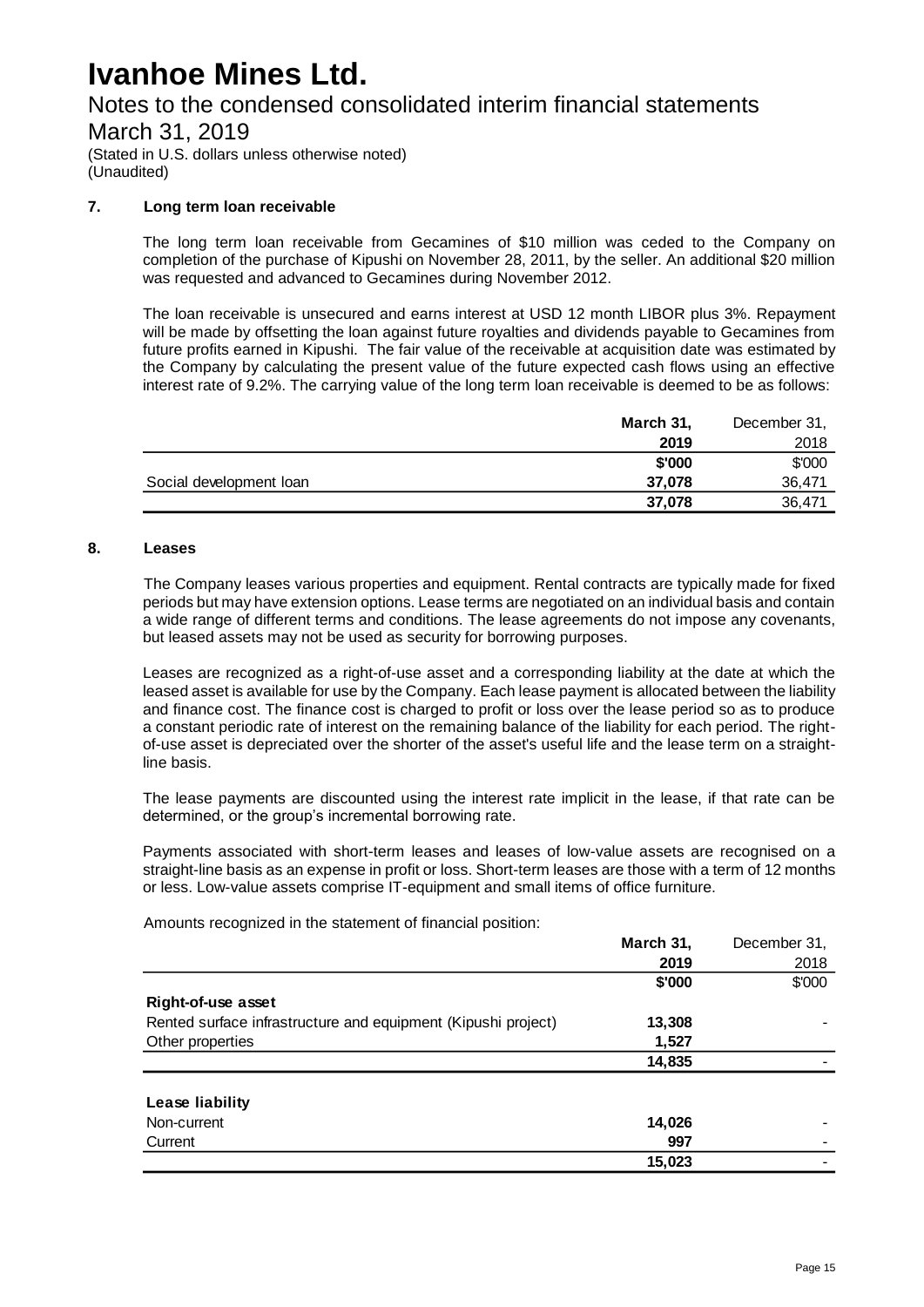Notes to the condensed consolidated interim financial statements

### March 31, 2019

(Stated in U.S. dollars unless otherwise noted) (Unaudited)

#### **8. Leases (continued)**

Amounts recognized in the statement of comprehensive income

|                                            | March 31, | December 31, |
|--------------------------------------------|-----------|--------------|
|                                            | 2019      | 2018         |
|                                            | \$'000    | \$'000       |
| Depreciation charge of right-of-use assets |           |              |
| Residential properties (i)                 | 124       |              |
|                                            | 124       |              |
| Interest expense                           |           |              |
| Interest on lease liability (ii)           | (23)      |              |
|                                            | (23)      |              |

(i) Included in other expenses (income) on the condensed consolidated interim statements of comprehensive income.

(ii) Included in finance costs on the condensed consolidated interim statements of comprehensive income.

#### **9. Promissory note receivable**

The Company has the following promissory note receivable:

|                                               | March 31, | December 31, |
|-----------------------------------------------|-----------|--------------|
|                                               | 2019      | 2018         |
|                                               | \$'000    | \$'000       |
| Promissory note receivable from Crystal River | 12.999    | 12.713       |
|                                               | 12.999    | 12.713       |

The promissory note receivable with a carrying value of \$13.0 million is a non interest-bearing, 10 year promissory note, of which \$8.3 million was received by the Company as the purchase consideration for selling 1% of its share in Kamoa Holding (see Note 6). The remaining \$4.7 million is for subsequent funding provided to Kamoa Holding on Crystal River's behalf. The promissory note is payable on the earlier of December 8, 2025 or the next business day following the completion of the sale, transfer or disposition of the shares held by Crystal River in Kamoa Holding.

#### **10. Cash and cash equivalents**

|                           | March 31, | December 31, |
|---------------------------|-----------|--------------|
|                           | 2019      | 2018         |
|                           | \$'000    | \$'000       |
| Cash and cash equivalents | 521.617   | 574,048      |
|                           | 521.617   | 574,048      |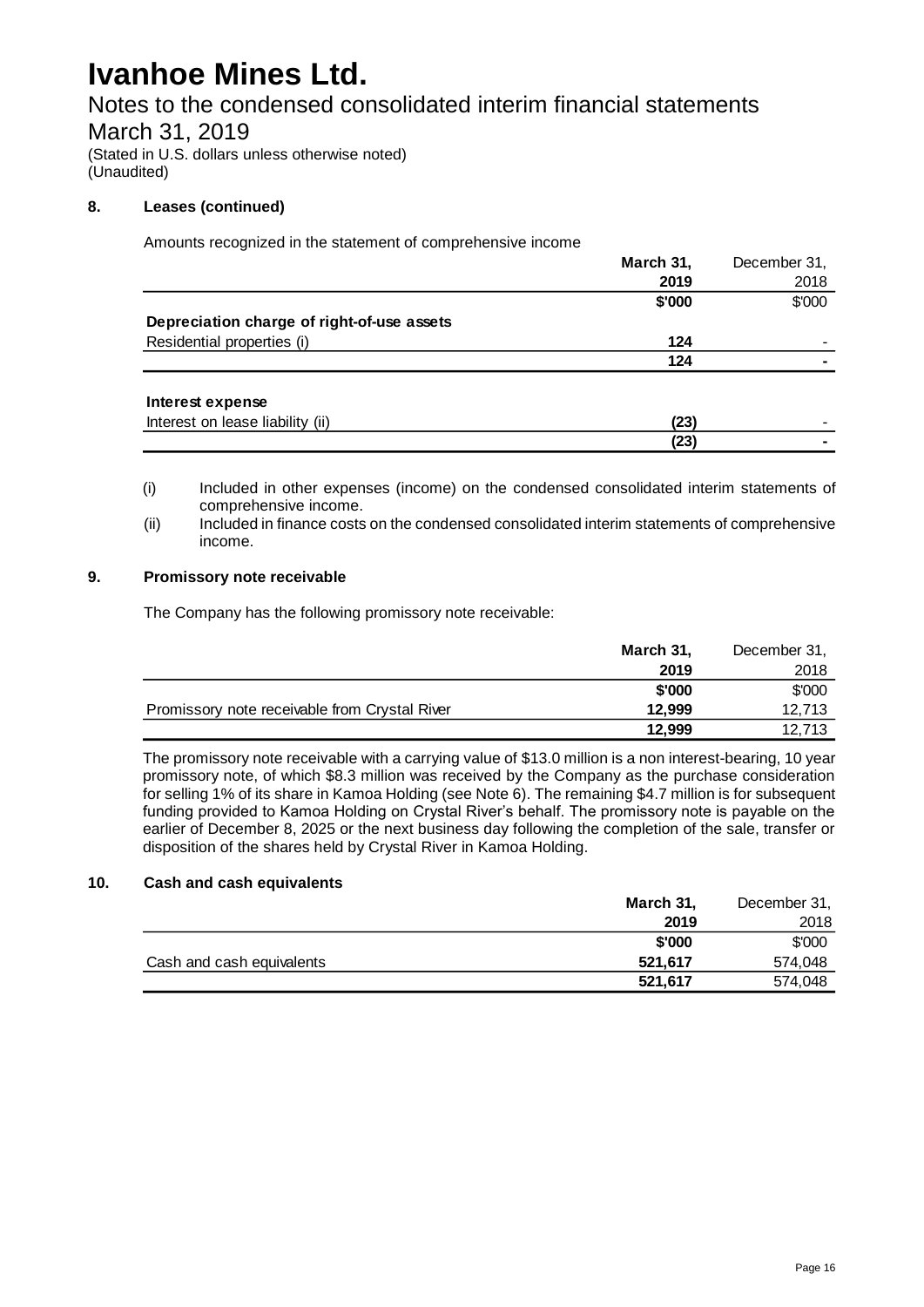Notes to the condensed consolidated interim financial statements

### March 31, 2019

(Stated in U.S. dollars unless otherwise noted) (Unaudited)

#### **11. Prepaid expenses**

|                                       | March 31, | December 31, |
|---------------------------------------|-----------|--------------|
|                                       | 2019      | 2018         |
|                                       | \$'000    | \$'000       |
| <b>Deposits</b>                       | 2.011     | 1,985        |
| Other prepayments                     | 2,000     | 2.211        |
| Advance payment on shaft construction | 1,893     | 2,168        |
|                                       | 5,904     | 6.364        |

Prepaid expenses are amounts paid in advance which give the Company rights to receive future goods or services.

#### **12. Other receivables**

|                                                         | March 31, | December 31, |
|---------------------------------------------------------|-----------|--------------|
|                                                         | 2019      | 2018         |
|                                                         | \$'000    | \$'000       |
| Refundable taxes (a)                                    | 1,284     | 1,881        |
| Accounts receivable                                     | 900       | 1,515        |
| Administration consulting receivable from joint venture | 664       | 1,675        |
| Other                                                   | 426       | 412          |
| Advances                                                | 11        | 14           |
|                                                         | 3,285     | 5.497        |

(a) Refundable taxes are net of an impairment provision for value-added taxes receivable in foreign jurisdictions where recoverability of those taxes are uncertain.

#### **13. Financial assets at fair value through profit or loss**

The Company holds listed shares which have been classified as financial assets at fair value through profit or loss. The trading value of the listed shares as at March 31, 2019 is \$1.7 million (December 31, 2018: \$1.9 million).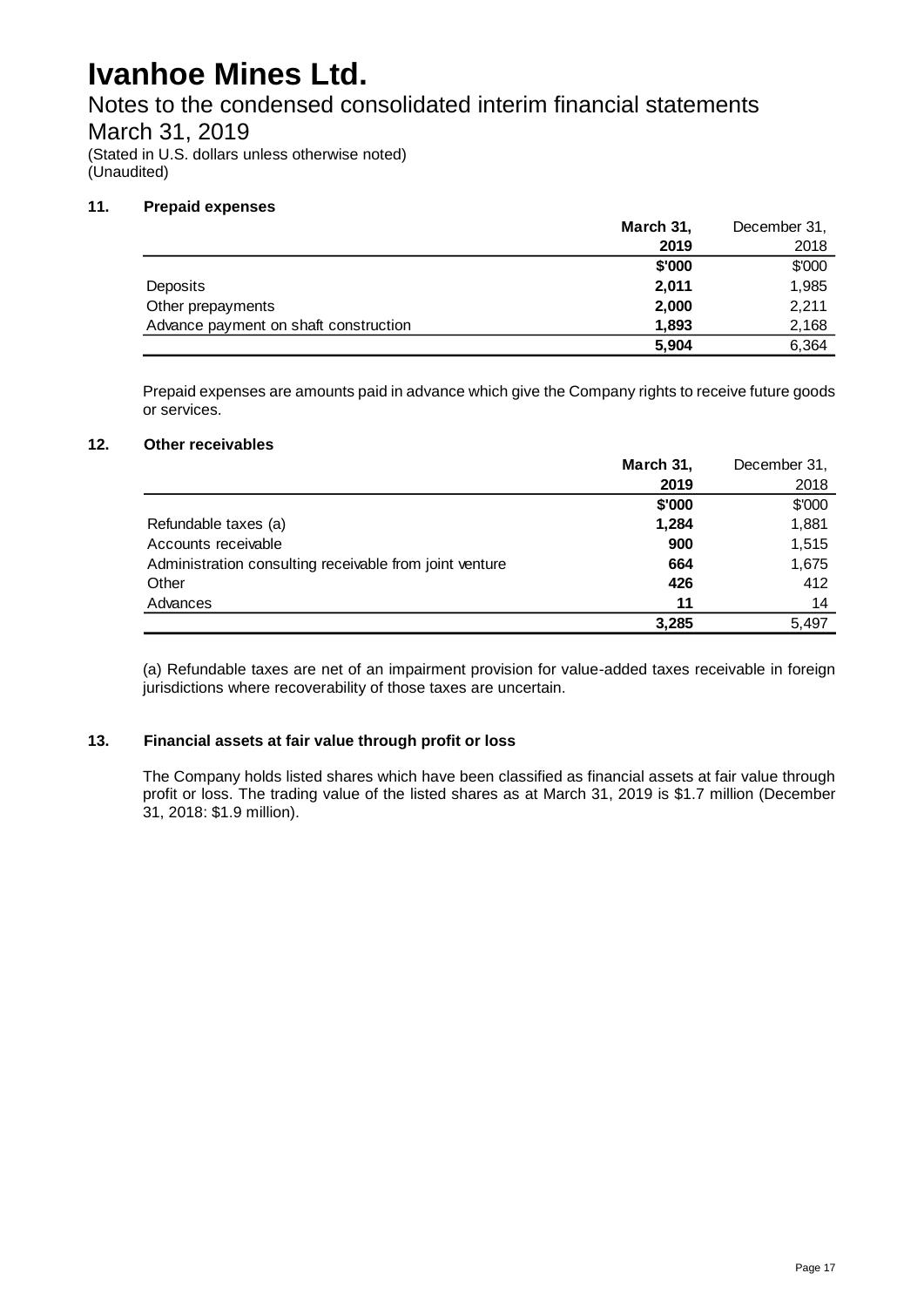Notes to the condensed consolidated interim financial statements

### March 31, 2019

(Stated in U.S. dollars unless otherwise noted) (Unaudited)

#### **14. Borrowings**

|                                  | March 31, | December 31, |
|----------------------------------|-----------|--------------|
|                                  | 2019      | 2018         |
|                                  | \$'000    | \$'000       |
| Unsecured - at amortized cost    |           |              |
| Loans from other entities<br>(a) | 27,818    | 27,194       |
| Secured - at amortized cost      |           |              |
| Citi bank loan<br>(b)            | 4.207     | 4,097        |
|                                  | 32,025    | 31.291       |

- (a) On June 6, 2013, the Company, through its subsidiary Ivanplats (Pty) Ltd, ("Ivanplats") the owner of the Platreef Project, became party to a \$28.0 million loan payable to ITC Platinum Development Limited. The loan is repayable only once Ivanplats has residual cashflow, which is defined in the loan agreement as gross revenue generated by Ivanplats, less all operating costs attributable thereto, including all mining development and operating costs. The loan incurs interest of USD 3 month LIBOR plus 2% calculated monthly in arrears. Interest is not compounded. Using prevailing market interest rates for an equivalent loan of USD 3 month LIBOR plus 7% at June 6, 2013, the carrying value of the loan as at March 31, 2019, is estimated at \$27.8 million (December 31, 2018: \$27.2 million). The difference of \$5.1 million (December 31, 2018: \$5.4 million) between the contractual amount due and the carrying value of the loan is the benefit derived from the low-interest loan. Interest of \$0.3 million was recognized during the three months ended March 31, 2019 and was capitalized as borrowing costs together with the low interest loan accretion of \$0.3 million.
- (b) The Citi bank loan of \$4.2 million (£3.23 million) is secured by the Rhenfield property (see Note 25). The loan is an interest only term loan repayable at August 31, 2020, and incurs interest at a rate of USD LIBOR plus 1.90% payable monthly in arrears.

#### **15. Advances payable**

|                               | March 31, | December 31, |
|-------------------------------|-----------|--------------|
|                               | 2019      | 2018         |
|                               | \$'000    | \$'000       |
|                               |           |              |
| Advances payable to Gecamines | 2,545     | 2,502        |
|                               | 2.545     | 2.502        |

Advances payable to Gecamines are unsecured and bear interest at USD 12 month LIBOR plus 4% and represent the loan advanced to Kipushi by Gecamines prior to the acquisition of Kipushi by the Company.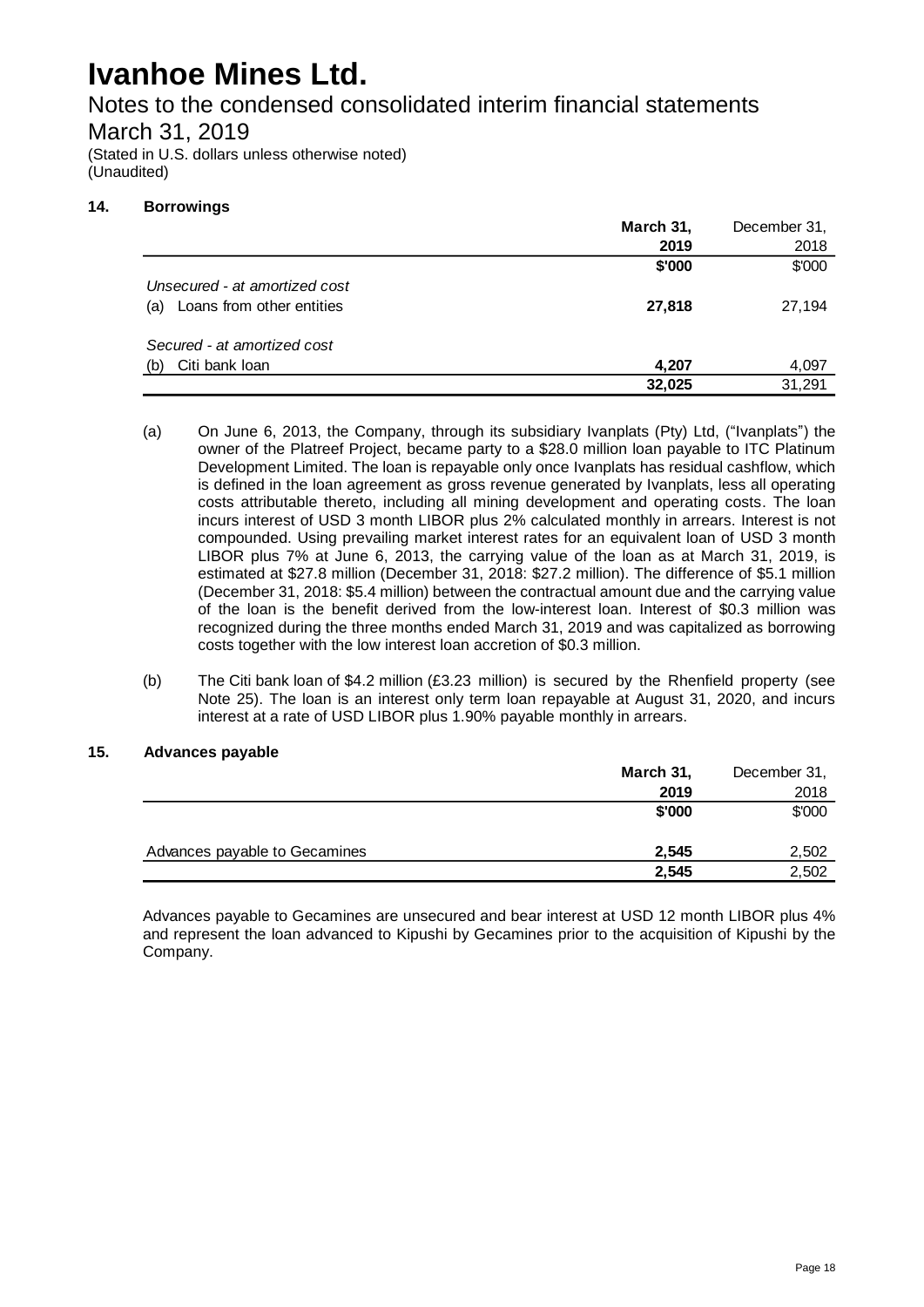Notes to the condensed consolidated interim financial statements

### March 31, 2019

(Stated in U.S. dollars unless otherwise noted) (Unaudited)

#### **16. Trade and other payables**

|                        | March 31, | December 31, |
|------------------------|-----------|--------------|
|                        | 2019      | 2018         |
|                        | \$'000    | \$'000       |
|                        |           |              |
| Trade accruals         | 10,951    | 13,041       |
| Trade payables         | 5,320     | 10,428       |
| Other payables         | 573       | 2,829        |
| Indirect taxes payable | 21        | 144          |
|                        | 16,865    | 26,442       |

The Company has policies in place to ensure trade and other payables are paid within agreed terms.

#### **17. Share capital**

#### *(a) Shares issued*

The Company is authorized to issue an unlimited number of Class A Shares, an unlimited number of Class B Shares (together with the Class A Shares, the "common shares") and an unlimited number of Preferred Shares.

As at March 31, 2019, 1,017,958,817 (December 31, 2018: 1,015,080,833) Class A Shares, nil Class B Shares and nil Preferred Shares were issued and outstanding.

#### *(b) Options*

Share options are granted at an exercise price equal to the weighted average price of the Company's shares on the TSX for the five days immediately preceding the date of the grant. As at March 31, 2019, 57,117,500 share options have been granted and exercised, and 19,152,500 have been granted and are outstanding.

All outstanding share options vest in four equal parts, commencing on the one year anniversary of the date of grant and on each of the three anniversaries thereafter. The maximum term of options awarded is five years.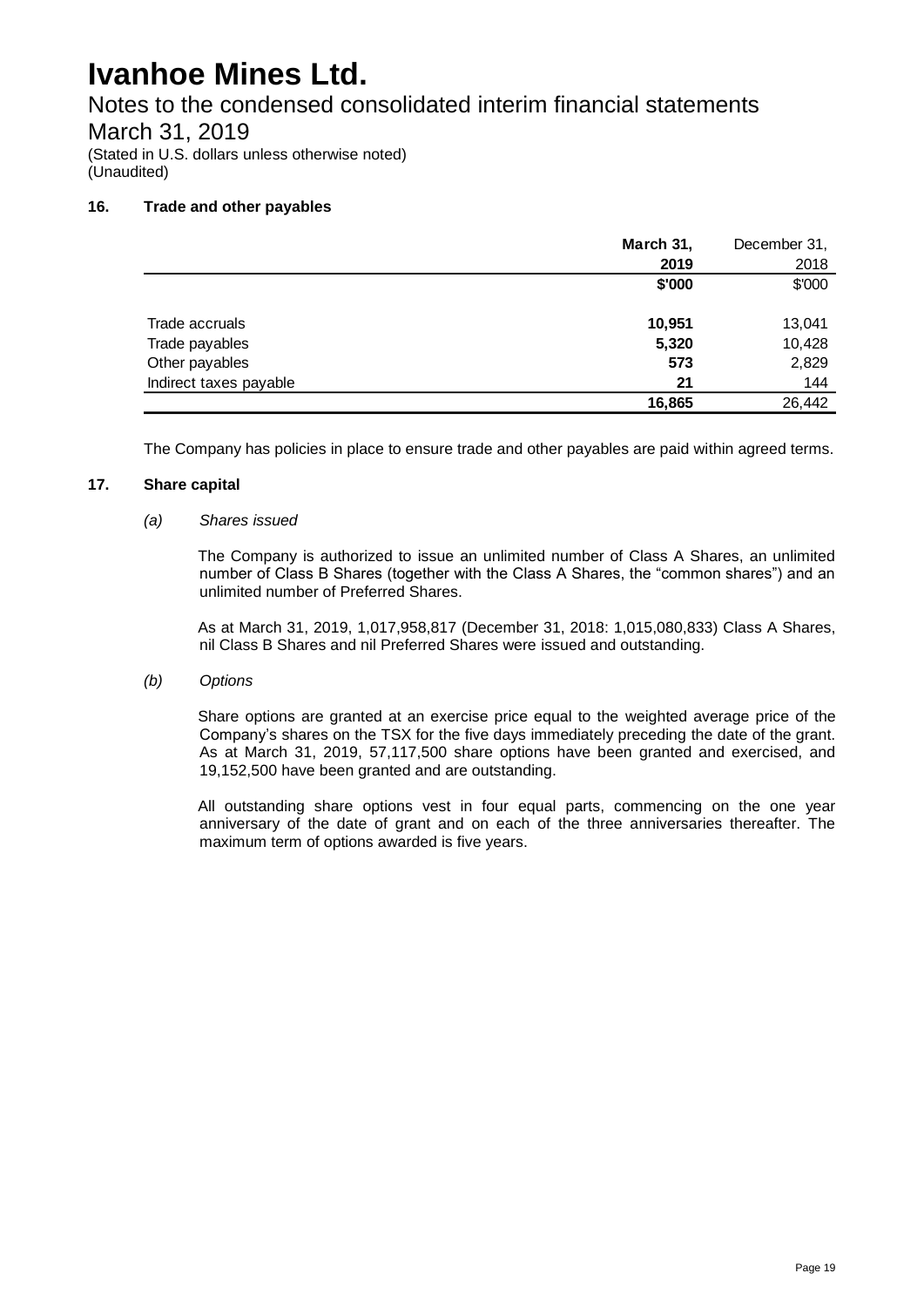### Notes to the condensed consolidated interim financial statements March 31, 2019

(Stated in U.S. dollars unless otherwise noted) (Unaudited)

#### **17. Share capital (continued)**

#### *(b) Options (continued)*

A summary of changes in the Company's outstanding share options is presented below:

|                                  |               | 2019     |               | 2018     |
|----------------------------------|---------------|----------|---------------|----------|
|                                  |               | Weighted |               | Weighted |
|                                  |               | average  |               | average  |
|                                  | Number of     | exercise | Number of     | exercise |
|                                  | options       | price    | options       | price    |
|                                  |               | \$       |               | \$       |
| Balance at the beginning of year | 19,900,000    | 1.18     | 22,348,500    | 1.36     |
| Granted                          | 1,500,000     | 1.90     | 6,000,000     | 2.22     |
| Exercised                        | (2, 247, 500) | 0.81     | (6, 293, 500) | 1.58     |
| Expired                          |               | ۰        | (2, 130, 000) | 4.78     |
| Forfeited                        |               |          | (25,000)      | 0.86     |
| Balance at the end of the period | 19,152,500    | 1.28     | 19,900,000    | 1.18     |

1,500,000 options were granted during the three months ended March 31, 2019. The fair value of options granted is estimated on the date of grant using the Black-Scholes option pricing model. An expense of \$1.4 million for the options granted during 2019 will be amortized over the vesting period, of which \$0.1 million was recognized during the three months ended March 31, 2019.

The following weighted average assumptions were used for the share option grants in 2019:

|                           | 2019       |
|---------------------------|------------|
|                           |            |
| Risk free interest rate   | 2.50%      |
| Expected volatility (i)   | 69.96%     |
| Expected life             | 3.75 years |
| <b>Expected dividends</b> | \$Nil      |
| Forfeiture rate           | 1.00%      |

 $<sup>(i)</sup>$  Expected volatility was based on the historical volatility of a peer company analysis.</sup>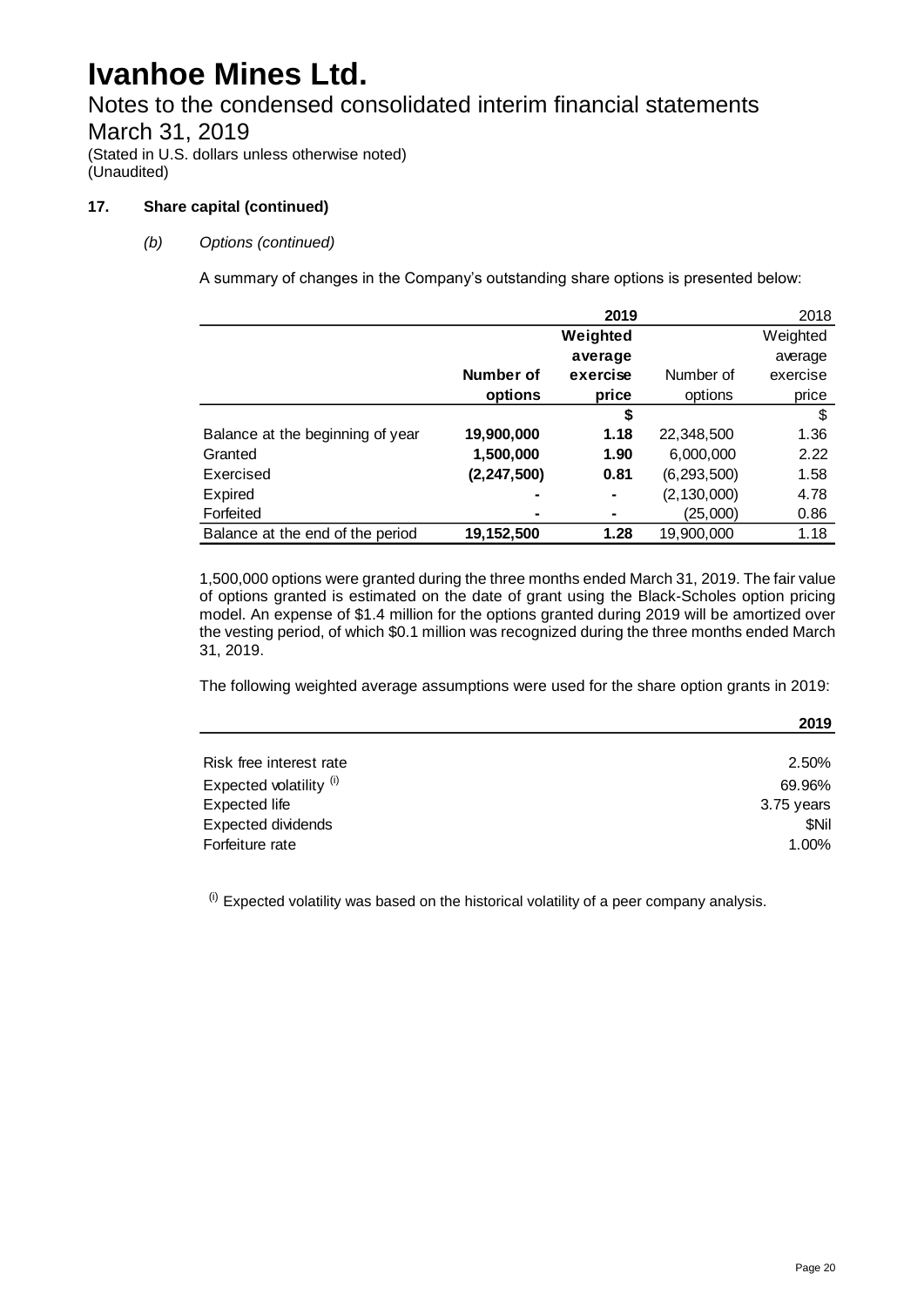Notes to the condensed consolidated interim financial statements March 31, 2019

(Stated in U.S. dollars unless otherwise noted) (Unaudited)

#### **17. Share capital (continued)**

#### *(b) Options (continued)*

The following table summarizes information about share options outstanding and exercisable as at March 31, 2019:

|                   | Options outstanding |          | Options exercisable |          |
|-------------------|---------------------|----------|---------------------|----------|
|                   |                     | Weighted |                     | Weighted |
|                   |                     | average  |                     | average  |
|                   | Number of           | exercise | Number of           | exercise |
| Expiry date       | shares              | price    | shares              | price    |
|                   |                     | \$       |                     | \$       |
| June 16, 2019     | 250,000             | 1.20     | 250,000             | 1.20     |
| August 15, 2019   | 250,000             | 1.33     | 250,000             | 1.33     |
| December 8, 2019  | 6,377,500           | 0.86     | 6,377,500           | 0.86     |
| December 15, 2020 | 4,775,000           | 0.47     | 3,230,000           | 0.47     |
| March 12, 2023    | 3.500.000           | 2.38     | 875,000             | 2.38     |
| May 7, 2023       | 500,000             | 2.07     |                     | 2.07     |
| December 4, 2023  | 2,000,000           | 1.98     |                     | 1.98     |
| January 12, 2024  | 1,500,000           | 1.90     |                     | 1.90     |
|                   | 19,152,500          | 1.28     | 10,982,500          | 0.88     |

#### *(c) Restricted share units*

The Company issues restricted share units ("RSUs") as a security based compensation arrangement. Each restricted share unit represents the right of an eligible participant to receive one Class A Share.

RSUs vest in three equal parts, commencing on the initial vesting date established at grant and on each of the two anniversaries thereafter, subject to the satisfaction of any performance conditions.

A summary of changes in the Company's RSUs is presented below:

|                                      | March 31,<br>2019 | December 31,<br>2018 |
|--------------------------------------|-------------------|----------------------|
|                                      |                   |                      |
| Balance at the beginning of the year | 2,878,198         | 4,457,947            |
| RSU <sub>s</sub> issued              | 1,666,184         | 1,520,813            |
| <b>RSUs vested</b>                   | (1, 169, 938)     | (3,072,565)          |
| RSUs cancelled                       |                   | (27, 997)            |
| Balance at the end of the period     | 3,374,444         | 2,878,198            |

An expense of \$3.2 million for the RSUs granted during the three months ended March 31, 2019, using the fair value of a common share at time of grant, will be amortized over the vesting period (see Note 20). The weighted average fair value of a common share at time of RSUs granted in 2019 was \$1.90.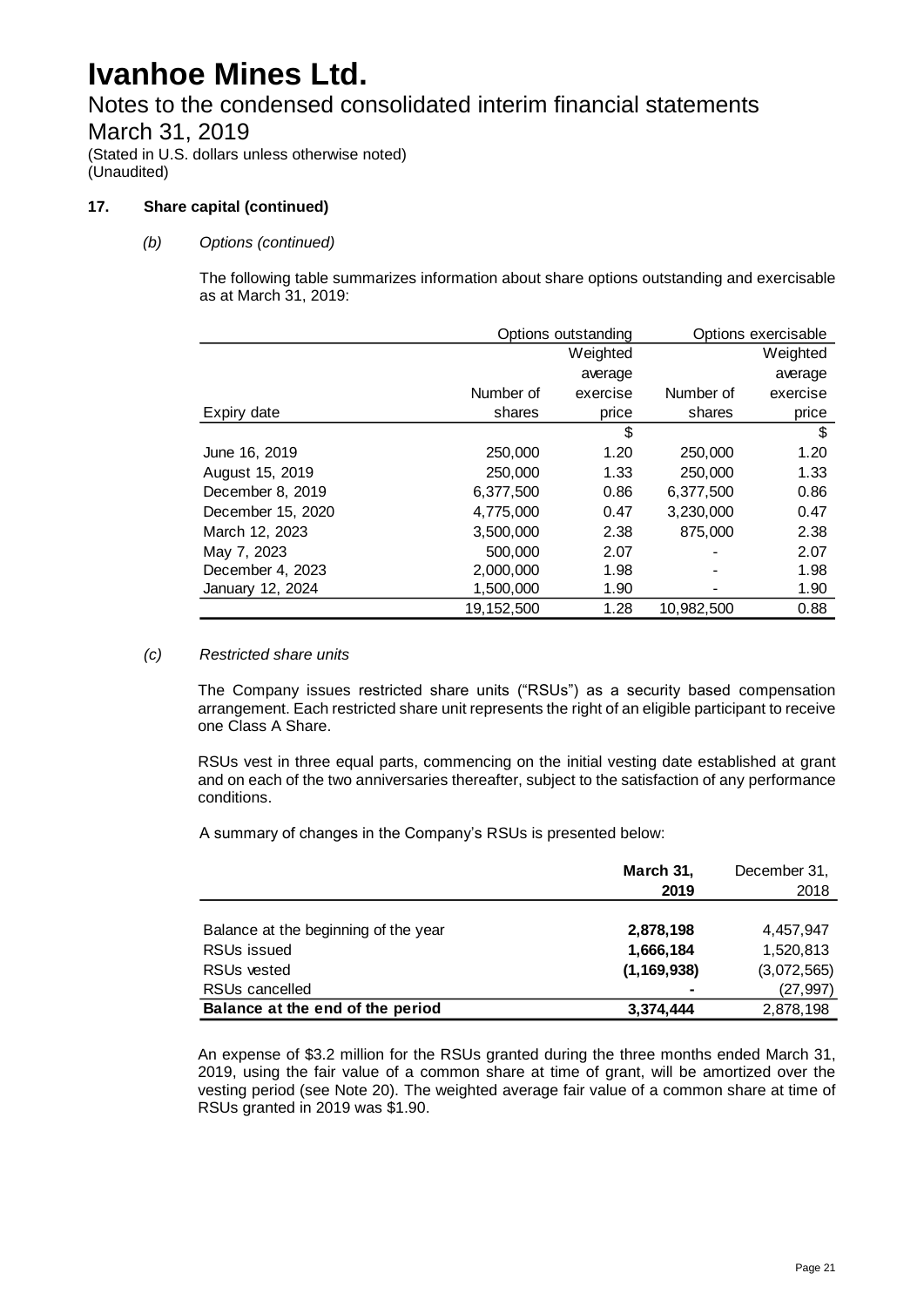Notes to the condensed consolidated interim financial statements

### March 31, 2019

(Stated in U.S. dollars unless otherwise noted) (Unaudited)

#### **18. Foreign currency translation reserve**

|                                                       | March 31, | December 31, |
|-------------------------------------------------------|-----------|--------------|
|                                                       | 2019      | 2018         |
|                                                       | \$'000    | \$'000       |
|                                                       |           |              |
| Balance at the beginning of the period                | (38.845)  | (8, 855)     |
| Exchange losses arising on translation of the foreign |           |              |
| operations                                            | (416)     | (29,990)     |
| Balance at the end of the period                      | (39, 261) | (38, 845)    |

Exchange differences relating to the translation of the results and net assets of the Company's foreign operations from their functional currencies to the Company's presentation currency are recognized directly in other comprehensive profit and accumulated in the foreign currency translation reserve.

#### **19. Non-controlling interests**

|                                            | March 31, | December 31, |
|--------------------------------------------|-----------|--------------|
|                                            | 2019      | 2018         |
|                                            | \$'000    | \$'000       |
|                                            |           |              |
| Balance at beginning of the period         | (77, 932) | (68, 229)    |
| Share of comprehensive loss for the period | (2, 180)  | (9,703)      |
| Balance at the end of the period           | (80, 112) | (77, 932)    |

#### **20. Share-based payments**

The share-based payment expense of the Company is summarized as follows:

|                                            | Three months ended<br>March 31, |        |
|--------------------------------------------|---------------------------------|--------|
|                                            | 2019                            | 2018   |
|                                            | \$'000                          | \$'000 |
| Equity settled share-based payments        |                                 |        |
| Share options (Note 17(b))                 | 988                             | 427    |
| Restricted share unit expense (Note 17(c)) | 856                             | 780    |
|                                            | 1,844                           | 1,207  |
| Cash settled share-based payments          |                                 |        |
| <b>B-BBEE</b> transaction expense          | 175                             | 205    |
|                                            | 2,019                           | 1.412  |

Of the share-based payment expense recognized for the three months ended March 31, 2019, \$0.2 million (2018: \$0.2 million) related to the Platreef B-BBEE transaction, with the remaining \$1.8 million (2018: \$1.2 million) being the expense for options and restricted share units granted to employees recognized over the vesting period.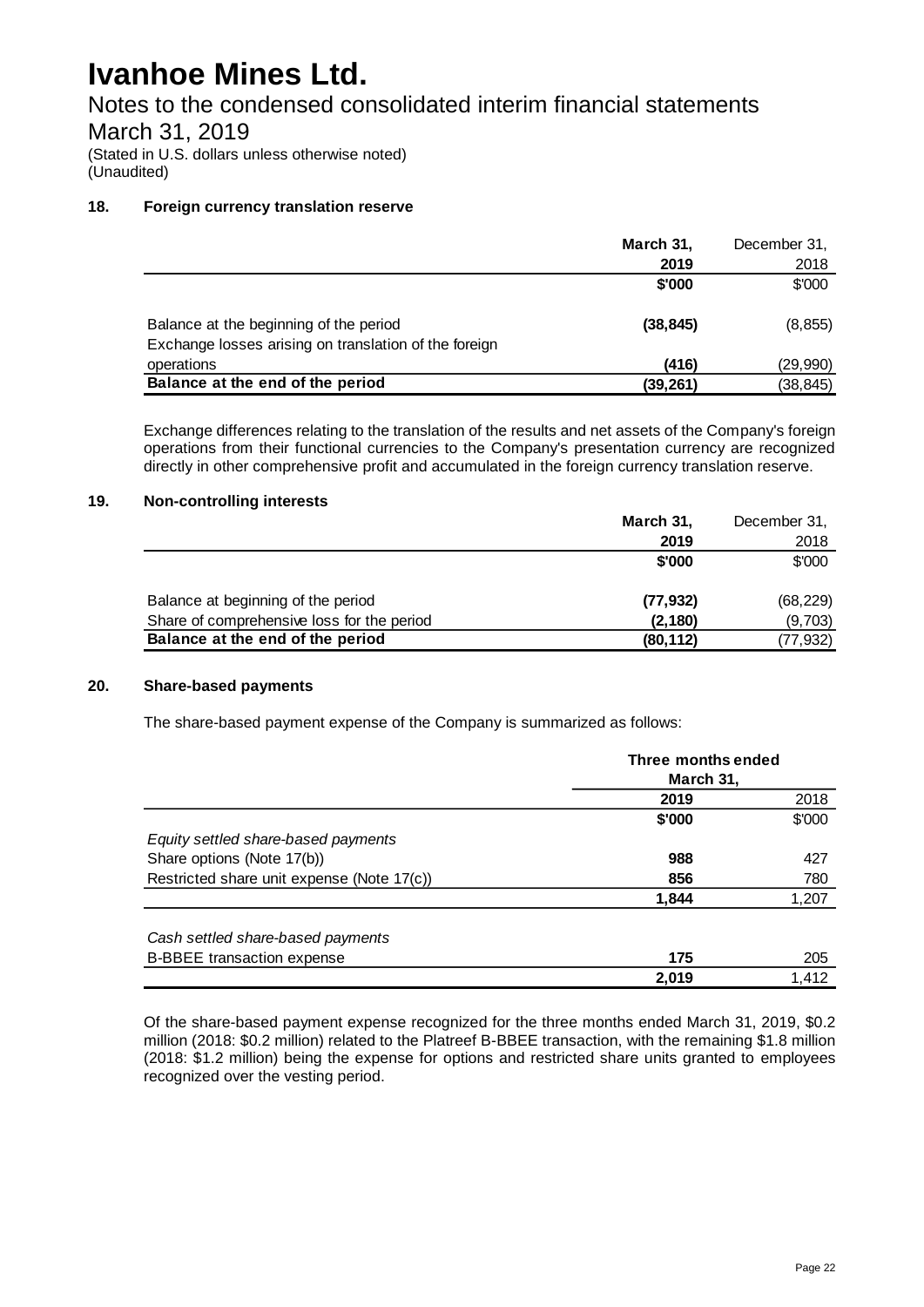### Notes to the condensed consolidated interim financial statements

### March 31, 2019

(Stated in U.S. dollars unless otherwise noted) (Unaudited)

#### **21. Other expenses (income)**

Other expenses (income) is summarized as follows:

|                                         | Three months ended |        |  |
|-----------------------------------------|--------------------|--------|--|
|                                         | March 31,          |        |  |
|                                         | 2019               | 2018   |  |
|                                         | \$'000             | \$'000 |  |
| Irrecoverable amounts                   | 649                |        |  |
| Other taxes                             | 5                  | 388    |  |
| Administration consulting income (a)    | (506)              | (479)  |  |
| Other                                   | (8)                | (16)   |  |
| Promissory notes unwinding discount (b) |                    | (7)    |  |
|                                         | 140                | (114)  |  |

(a) Administration consulting income is fees charged by the Company to the Kamoa Holding joint venture for administration services performed on behalf of the joint venture (see Note 6).

(b) The unwinding discount relates to the unwinding of the promissory notes receivable (see Note 11).

#### **22. Finance income**

Finance income is summarized as follows:

|                                           | Three months ended |          |
|-------------------------------------------|--------------------|----------|
|                                           | March 31,          |          |
|                                           | 2019               | 2018     |
|                                           | \$'000             | \$'000   |
| Interest from loan to joint venture (a)   | (11, 950)          | (8,685)  |
| Other interest income                     | (3,299)            | (1,086)  |
| Interest on long term loan receivable (b) | (606)              | (586)    |
|                                           | (15, 855)          | (10.357) |

(a) The Company earns interest at a rate of USD 12 month LIBOR plus 7% on the loan advanced to the Kamoa Holding joint venture (see Note 6).

(b) The Company earns interest at a rate of USD 12 month LIBOR plus 3% on the long term loan receivable from Gecamines (see Note 7), although an effective interest rate of 9.2% was applied from initial recognition.

#### **23. Finance costs**

Finance costs are summarized as follows:

|                                              | Three months ended<br>March 31, |        |
|----------------------------------------------|---------------------------------|--------|
|                                              |                                 |        |
|                                              | 2019                            | 2018   |
|                                              | \$'000                          | \$'000 |
| Interest on non-current borrowings (Note 14) | 49                              | 296    |
| Other financing costs                        | 47                              | 47     |
|                                              | 96                              | 343    |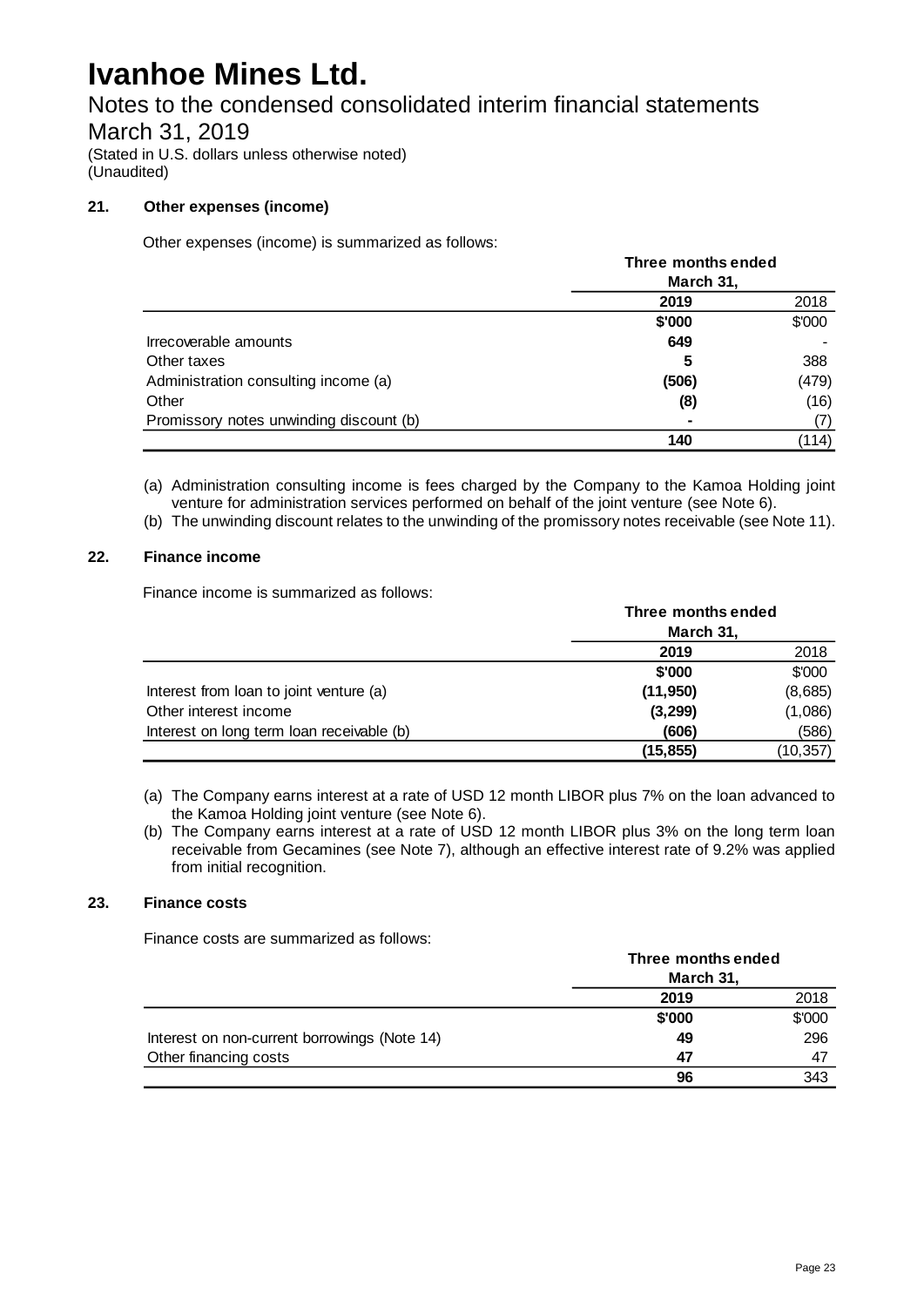Notes to the condensed consolidated interim financial statements

March 31, 2019

(Stated in U.S. dollars unless otherwise noted) (Unaudited)

#### **24. (Profit) loss per share**

The basic (profit) loss per share is computed by dividing the (profit) loss attributable to the owners of the Company by the weighted average number of common shares outstanding during the period. The diluted (profit) loss per share reflects the potential dilution of common share equivalents, such as outstanding stock options and restricted share units, in the weighted average number of common shares outstanding during the year, if dilutive.

|                                                       | Three months ended |             |  |
|-------------------------------------------------------|--------------------|-------------|--|
|                                                       | March 31,          |             |  |
|                                                       | 2019               | 2018        |  |
|                                                       | \$'000             | \$'000      |  |
| Basic (profit) loss per share                         |                    |             |  |
| (Profit) loss attributable to owners of the Company   | (5,952)            | 5,773       |  |
| Weighted average number of basic shares outstanding   | 1,016,487,663      | 791,001,376 |  |
| Basic (profit) loss per share                         | (0.01)             | 0.01        |  |
| Diluted (profit) loss per share                       |                    |             |  |
| (Profit) loss attributable to owners of the Company   | (5,952)            | 5,773       |  |
| Weighted average number of diluted shares outstanding | 1,029,799,167      | 791,001,376 |  |
| Diluted (profit) loss per share                       | (0.01)             | 0.01        |  |

The weighted average number of shares for the purpose of diluted (profit) loss per share reconciles to the weighted average number of shares used in the calculation of basic (profit) loss per share as follows:

|                                                                | Three months ended<br>March 31, |             |
|----------------------------------------------------------------|---------------------------------|-------------|
|                                                                | 2019                            | 2018        |
| Weighted average number of basic shares outstanding            | 1,016,487,663                   | 791,001,376 |
| Shares deemed to be issued for no consideration in respect of: |                                 |             |
| - employee options                                             | 9,590,485                       |             |
| - restricted share units                                       | 3,721,019                       |             |
| Weighted average number of diluted shares outstanding          | 1,029,799,167                   | 791,001,376 |

#### **25. Joint operations**

The Company has a 50% interest in Rhenfield Limited, a British Virgin Islands registered company. Rhenfield Limited purchased buildings in London, England which the Company uses for office space. The buildings have a carrying value of \$9.6 million (December 31, 2018: \$9.4 million) and are included in property, plant and equipment (see Note 4).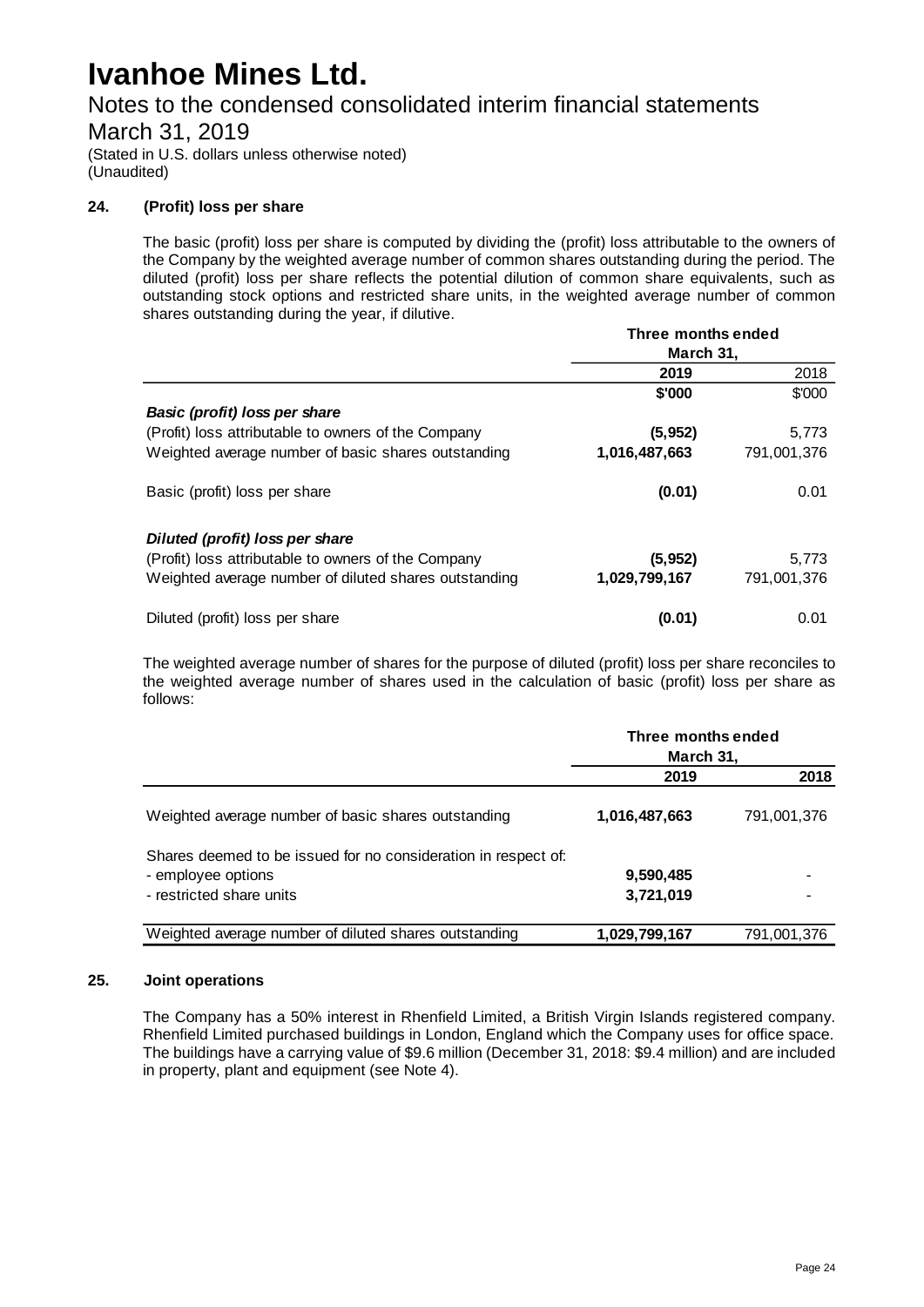Notes to the condensed consolidated interim financial statements

March 31, 2019

(Stated in U.S. dollars unless otherwise noted) (Unaudited)

#### **26. Related party transactions**

The financial statements include the financial results of Ivanhoe Mines Ltd., its subsidiaries, joint ventures and joint operations listed in the following table:

|                                                          |                               | % equity interest |                        |       |
|----------------------------------------------------------|-------------------------------|-------------------|------------------------|-------|
|                                                          |                               | as at             |                        |       |
|                                                          | <b>Country of</b>             |                   | March 31, December 31, |       |
| Name                                                     | Incorporation                 | 2019              | 2018                   |       |
| <b>Direct Subsidiaries</b>                               |                               |                   |                        |       |
| Ivanhoe Mines (Barbados) Limited                         | <b>Barbados</b>               | 100%              | 100%                   | (i)   |
| African Copperbelt Exploration Ltd.                      | <b>Barbados</b>               | 100%              | 100%                   | (i)   |
| Gabon Holding Company Ltd.                               | <b>Barbados</b>               | 100%              | 100%                   | (i)   |
| Ivanhoe Mines US LLC                                     | United States of America      | 100%              | 100%                   | (i)   |
| Ivanhoe Mines UK Limited                                 | United Kingdom                | 100%              | 100%                   | (ii)  |
| Ivanplats Holding SARL                                   | Luxembourg                    | 97%               | 97%                    | (i)   |
|                                                          |                               |                   |                        |       |
| <b>Indirect Subsidiaries</b><br>Ivanhoe DRC Holding Ltd. | <b>Barbados</b>               | 100%              | 100%                   | (i)   |
| Kipushi Holding Limited                                  | <b>Barbados</b>               | 100%              | 100%                   | (i)   |
| Ivanhoe Mines DRC SARL                                   | Democratic Republic of Congo  | 100%              | 100%                   | (ii)  |
| Ivanhoe Mines Exploration DRC SARL                       | Democratic Republic of Congo  | 100%              | 100%                   | (iii) |
| Lufupa SASU                                              | Democratic Republic of Congo  | 100%              | 100%                   | (iii) |
| Magharibi Mining SAU                                     | Democratic Republic of Congo  | 100%              | 100%                   | (iii) |
| Kipushi Corporation SA                                   | Democratic Republic of Congo  | 68%               | 68%                    | (iii) |
| Ivanhoe Gabon SA                                         | Gabon                         | 100%              | 100%                   | (iii) |
| Ivanplats Finance Limited                                | Ireland                       | 97%               | 97%                    | (iv)  |
| Ivanplats Finance Lux SARL                               | Luxembourg                    | 97%               | 97%                    | (iv)  |
| Ivanhoe (Namibia) (Pty) Ltd.                             | Namibia                       | 100%              | 100%                   | (iii) |
| Kamoa Services (Pty) Ltd.                                | South Africa                  | 100%              | 100%                   | (ii)  |
| GB Mining & Exploration (SA) (Pty) Ltd. South Africa     |                               | 100%              | 100%                   | (iv)  |
| Ivanhoe Mines SA (Pty) Ltd.                              | South Africa                  | 100%              | 100%                   | (ii)  |
| Ivanplats (Pty) Ltd.                                     | South Africa                  | 64%               | 64%                    | (iii) |
| Kico Services (Pty) Ltd.                                 | South Africa                  | 100%              | 100%                   | (ii)  |
| Ivanhoe (Zambia) Ltd.                                    | Zambia                        | 100%              | 100%                   | (iii) |
| Joint ventures                                           |                               |                   |                        |       |
| Kamoa Holding Limited                                    | <b>Barbados</b>               | 49.50%            | 49.50%                 | (i)   |
| Joint operations                                         |                               |                   |                        |       |
| <b>Rhenfield Limited</b>                                 | <b>British Virgin Islands</b> | 50%               | 50%                    | (iv)  |

(i) This company acts as an intermediary holding company to other companies in the Group.

- (ii) This company provides administration, accounting and other services to the Group on a costrecovery basis.
- (iii) This company is incorporated with the intention of engaging in exploration, development and mining activities.

(iv) This is a special purpose entity that has been incorporated for a particular purpose.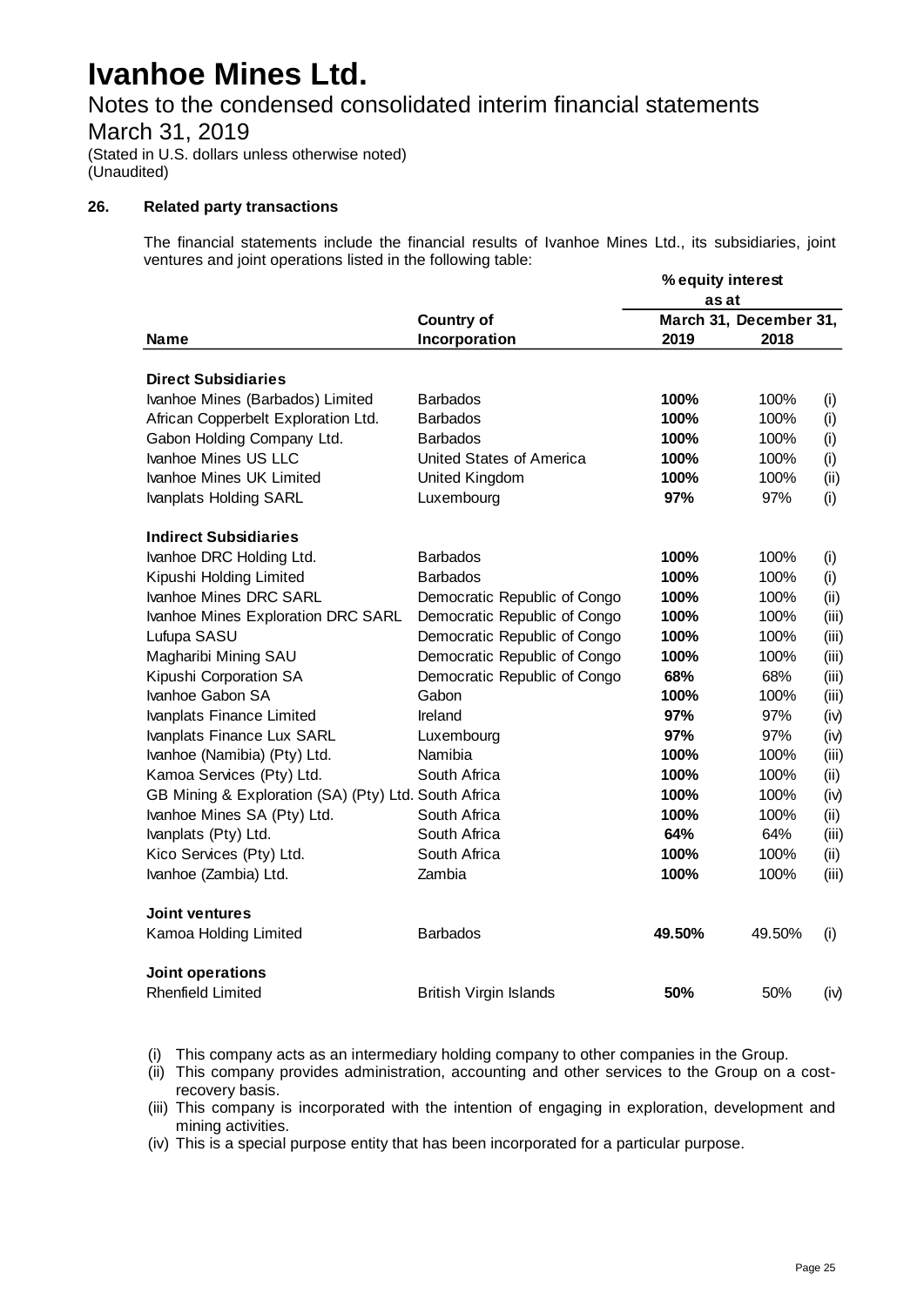## Notes to the condensed consolidated interim financial statements

### March 31, 2019

(Stated in U.S. dollars unless otherwise noted) (Unaudited)

#### **26. Related party transactions (continued)**

The following table summarizes related party income earned and expenses incurred by the Company, primarily on a cost-recovery basis, with companies related by way of directors or shareholders in common.

|                                              | Three months ended |        |  |
|----------------------------------------------|--------------------|--------|--|
|                                              | March 31,          |        |  |
|                                              | 2019               | 2018   |  |
|                                              | \$'000             | \$'000 |  |
| Global Mining Management Corporation (a)     | 965                | 1,062  |  |
| Ivanhoe Capital Aviation LLC (b)             | 625                | 625    |  |
| GMM Tech Holdings Inc. (c)                   | 313                | 817    |  |
| HCF International Advisers (d)               | 203                | 62     |  |
| Ivanhoe Capital Services Ltd. (e)            | 133                | 128    |  |
| Ivanhoe Capital Pte Ltd (f)                  | 54                 | 101    |  |
| Global Mining Services Ltd. (g)              | 24                 | 10     |  |
| Kamoa Copper SA (h)                          | (952)              | (895)  |  |
| Ivanhoe Mines Energy DRC Sarl (i)            | (58)               | (74)   |  |
| Ivanhoe Capital Corporation (UK) Limited (j) | (5)                |        |  |
|                                              | 1,302              | 1,837  |  |
| Salaries and benefits                        | 977                | 845    |  |
| Travel                                       | 686                | 736    |  |
| Consulting                                   | 535                | 1,126  |  |
| Office and administration                    | 114                | 99     |  |
| Cost recovery and management fee             | (1,010)            | (969)  |  |
|                                              | 1,302              | 1,837  |  |

The transactions summarized above were in the normal course of operations and were measured at the exchange amount, which is the amount of consideration established and agreed to by the related parties.

As at March 31, 2019, trade and other payables included \$0.87 million (December 31, 2018: \$1.21 million) with regards to amounts due to parties related by way of director, officers or shareholder in common. These amounts are unsecured and non-interest bearing.

Amounts included in other receivables due from parties related by way of director, officers or shareholder in common as at March 31, 2019 amounted to \$0.19 million (December 31, 2018: \$0.19 million).

- (a) Global Mining Management Corporation ("Global") is a private company based in Vancouver. The Company and a director of the Company hold an indirect equity interest in Global. Global provides administration, accounting and other services to the Company on a cost-recovery basis.
- (b) Ivanhoe Capital Aviation LLC ("Aviation") is a private company owned indirectly by a director of the Company. Aviation operates an aircraft for which the Company contributes toward the running costs.
- (c) GMM Tech Holdings Inc. ("GMM Tech") is a private company incorporated in British Columbia, Canada and is 100% owned by Global. GMM Tech provides information technology services to the Company on a cost-recovery basis.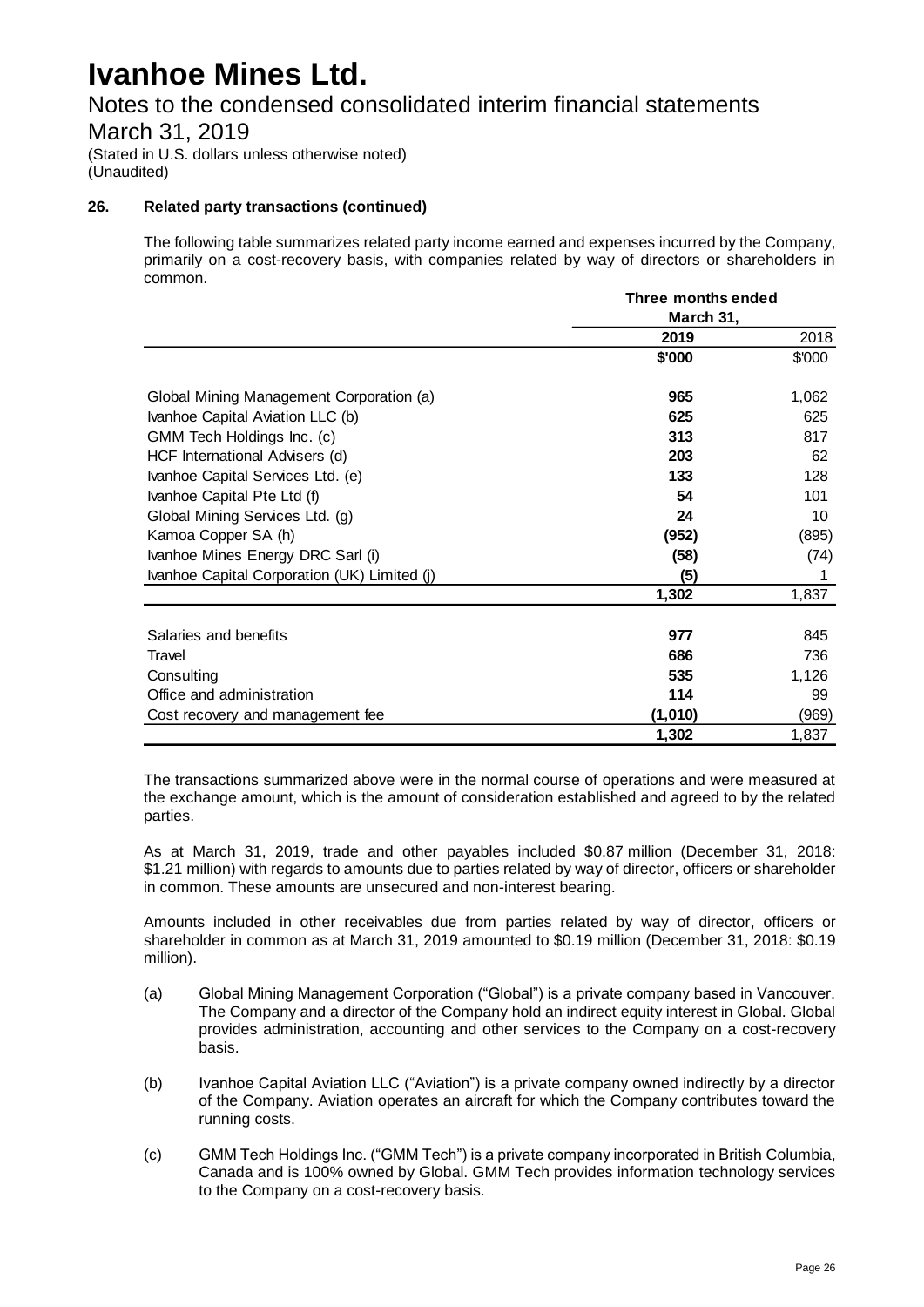### Notes to the condensed consolidated interim financial statements

March 31, 2019

(Stated in U.S. dollars unless otherwise noted) (Unaudited)

#### **26. Related party transactions (continued)**

- (d) HCF International Advisers ("HCF") is a corporate finance adviser specializing in the provision of advisory services to clients worldwide in the metals, mining, steel and related industries. HCF has a director in common with the Company and provides financial advisory services to the Company.
- (e) Ivanhoe Capital Services Ltd. ("Services") is a private company owned indirectly by a director of the Company. Services provides for salaries administration and other services to the Company in Singapore and Beijing on a cost-recovery basis.
- (f) Ivanhoe Capital Pte Ltd. ("Capital") is a private company owned indirectly by a director of the Company. Capital provides administration, accounting and other services in Singapore on a cost-recovery basis.
- (g) Global Mining Services Ltd. ("Mining") is a private company incorporated in Delaware 100% owned by Global. Mining provides administration and other services to the Company on a cost-recovery basis.
- (h) Kamoa Copper SA ("Kamoa Copper") is a company incorporated in the DRC. Kamoa Copper is 80% owned by the Kamoa Holding joint venture (see Note 6). The Company provides administration, accounting and other services to Kamoa Copper on a cost-recovery basis.
- (i) Ivanhoe Mines Energy DRC Sarl ("Energy") is a company incorporated in the DRC. Energy is 100% owned by the Kamoa Holding joint venture (see Note 6). The Company provides administration, accounting and other services to Energy on a cost-recovery basis.
- (j) Ivanhoe Capital Corporation (UK) Ltd. ("UK") is a private company 100% owned by a director of the Company. UK provides administration, accounting and other services in Singapore on a cost-recovery basis.

#### **27. Cash flow information**

*Net change in working capital items:*

|                            | Three months ended |          |  |
|----------------------------|--------------------|----------|--|
|                            | March 31,          |          |  |
|                            | 2019               | 2018     |  |
|                            | \$'000             | \$'000   |  |
| Net decrease (increase) in |                    |          |  |
| Other receivables          | 2,212              | 420      |  |
| Prepaid expenses           | 460                | (484)    |  |
| Consumable stores          | 16                 | 716      |  |
| Net decrease in            |                    |          |  |
| Trade and other payables   | (9,577)            | (8, 150) |  |
|                            | (6, 889)           | (7, 498) |  |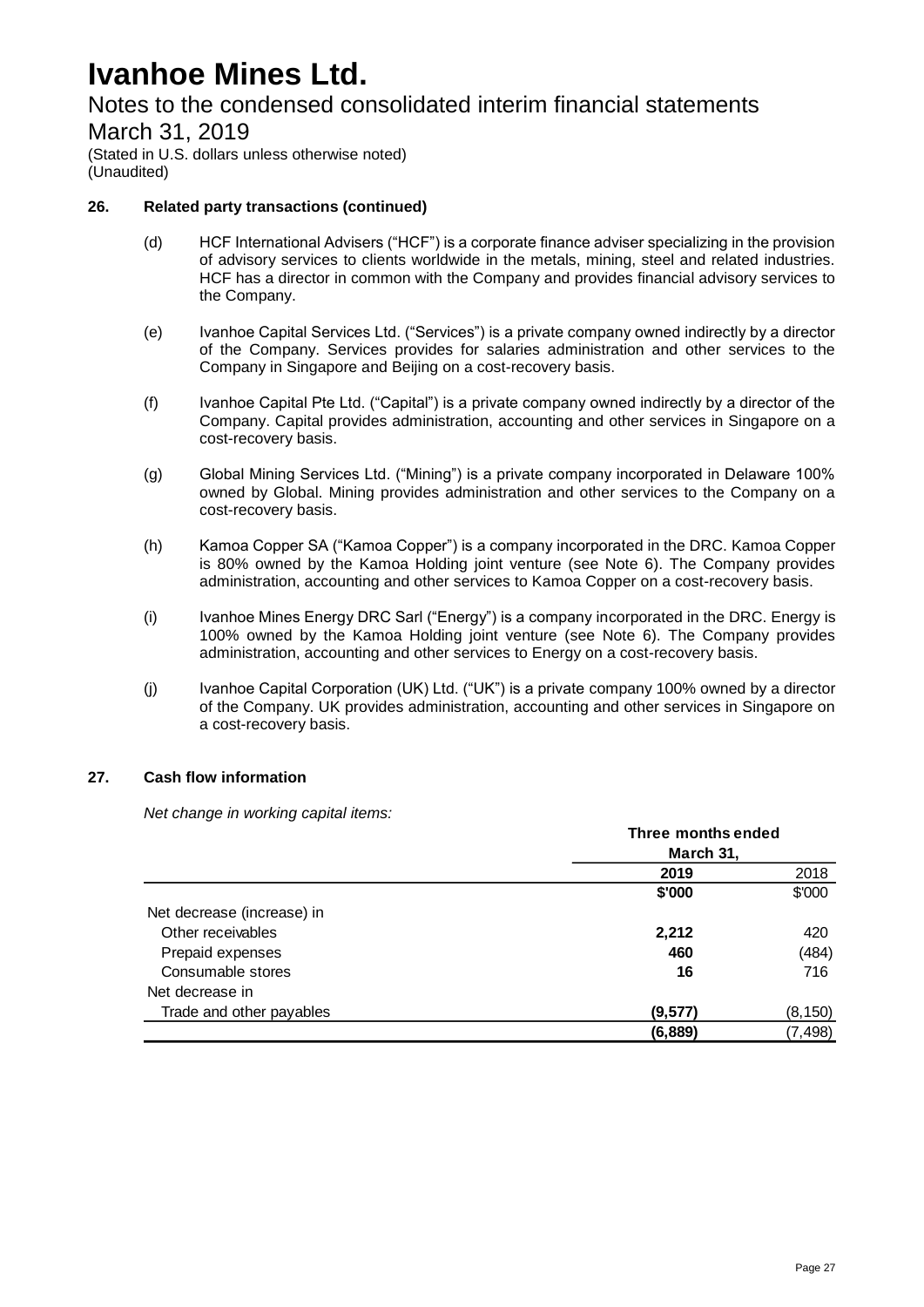Notes to the condensed consolidated interim financial statements March 31, 2019

(Stated in U.S. dollars unless otherwise noted) (Unaudited)

#### **28. Financial instruments**

#### *(a) Fair value of financial instruments*

The Company's financial assets and financial liabilities are categorized as follows:

|                                                       |         | March 31, | December 31, |
|-------------------------------------------------------|---------|-----------|--------------|
| <b>Financial instrument</b>                           | Level   | 2019      | 2018         |
|                                                       |         | \$'000    | \$000        |
| Financial assets                                      |         |           |              |
| Financial assets at fair value through profit or loss |         |           |              |
| Investment in listed entity                           | Level 1 | 1,675     | 1,924        |
| Amortized cost                                        |         |           |              |
| Cash and cash equivalents                             | Level 1 | 521,617   | 574,048      |
| Loan advanced to joint venture                        | Level 3 | 505,667   | 479,521      |
| Long term loan receivable                             | Level 3 | 37,078    | 36,471       |
| Right-of-use asset                                    | Level 3 | 14,835    |              |
| Promissory note receivable                            | Level 3 | 12,999    | 12,713       |
| <b>Financial liabilities</b>                          |         |           |              |
| Amortized cost                                        |         |           |              |
| <b>Borrowings</b>                                     | Level 3 | 32,025    | 31,291       |
| Trade and other payables                              | Level 3 | 16,865    | 26,442       |
| Lease liability                                       | Level 3 | 15,023    |              |
| Advances payable                                      | Level 3 | 2,545     | 2,502        |
| Fair value through profit or loss                     |         |           |              |
| Financial liability                                   | Level 3 | 3,523     | 3,349        |

IFRS 13 - "Fair value measurement", requires an explanation about how fair value is determined for assets and liabilities measured in the financial statements at fair value and established a hierarchy into which these assets and liabilities must be grouped based on whether inputs to those valuation techniques are observable or unobservable. Observable inputs reflect market data obtained from independent sources, while unobservable inputs reflect the Company's assumptions. The two types of inputs create the following fair value hierarchy:

- Level 1: observable inputs such as quoted prices in active markets;
- Level 2: inputs, other than the quoted market prices in active markets, which are observable, either directly and/or indirectly; and
- Level 3: unobservable inputs for the asset or liability in which little or no market data exists, therefore require an entity to develop its own assumptions.

The long term loan receivable and promissory note receivable are evaluated based on parameters such as interest rates, specific country risk factors, creditworthiness of the creditor and the risk characteristics of the financed projects. Based on this evaluation, allowances are taken into account for the estimated losses of the receivable.

The fair value of borrowings are determined in accordance with generally accepted pricing models based on discounted future cashflow analysis. The fair value of the loan payable to ITC Platinum Development Limited (Note 14 (a)) is determined assuming an interest rate of USD 3 month LIBOR plus 7%. The carrying value of borrowings does not significantly differ from its fair value.

The fair value of the Company's remaining financial instruments were estimated to approximate their carrying values, due primarily to the immediate or short-term maturities.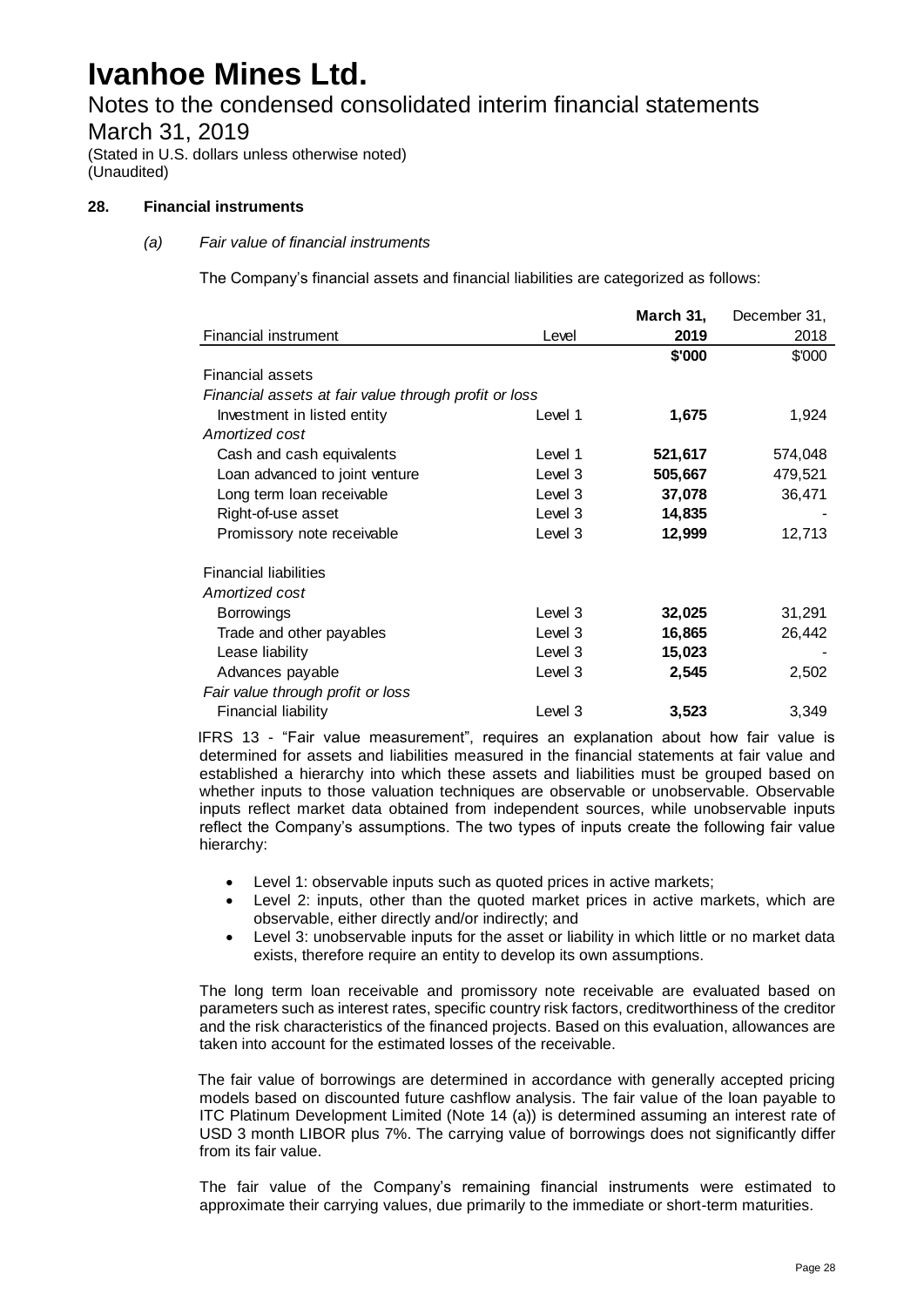Notes to the condensed consolidated interim financial statements

March 31, 2019

(Stated in U.S. dollars unless otherwise noted) (Unaudited)

#### **28. Financial instruments (continued)**

#### *(b) Financial risk management objectives and policies*

The risks associated with the Company's financial instruments and the policies to mitigate these risks are set out below. Management manages and monitors these exposures to ensure appropriate measures are implemented in a timely and effective manner.

#### (i) Foreign exchange risk

The Company incurs certain of its expenses in currencies other than the U.S. dollar. The Company also has foreign currency denominated monetary assets and liabilities. As such, the Company is subject to foreign exchange risk as a result of fluctuations in exchange rates. The Company enters into derivative instruments to manage foreign exchange exposure as deemed appropriate.

The carrying amount of the Company's foreign currency denominated monetary assets and liabilities at the respective statement of financial position dates are as follows:

|                       | March 31, | December 31, |
|-----------------------|-----------|--------------|
|                       | 2019      | 2018         |
|                       | \$'000    | \$'000       |
| Assets                |           |              |
| Canadian dollar       | 140,436   | 180,321      |
| South African rand    | 13,671    | 16,848       |
| <b>British pounds</b> | 6,386     | 5,257        |
| Australian dollar     | 1,675     | 1,924        |
| Liabilities           |           |              |
| South African rand    | (5, 726)  | (7, 325)     |
| <b>British pounds</b> | (4,075)   | (3, 427)     |
| Canadian dollar       | (317)     | (571)        |
| Australian dollar     | (26)      |              |

Foreign currency sensitivity analysis

The following table details the Company's sensitivity to a 5% increase or decrease in the U.S. dollar against the foreign currencies presented. The sensitivity analysis includes only outstanding foreign currency denominated monetary items not denominated in the functional currency of the Company or the relevant subsidiary and adjusts their translation at the end of the period for a 5% change in foreign currency rates. A positive number indicates a decrease in loss for the year where the foreign currencies strengthen against the U.S. dollar. The opposite number will result if the foreign currencies depreciate against the U.S. dollar*.*

|                    | Three months ended |        |  |
|--------------------|--------------------|--------|--|
|                    | March 31,          |        |  |
|                    | 2019               | 2018   |  |
|                    | \$'000             | \$'000 |  |
| Canadian dollar    | 7,006              | 137    |  |
| Australian dollar  | 82                 | 327    |  |
| South African rand | (89)               | (110)  |  |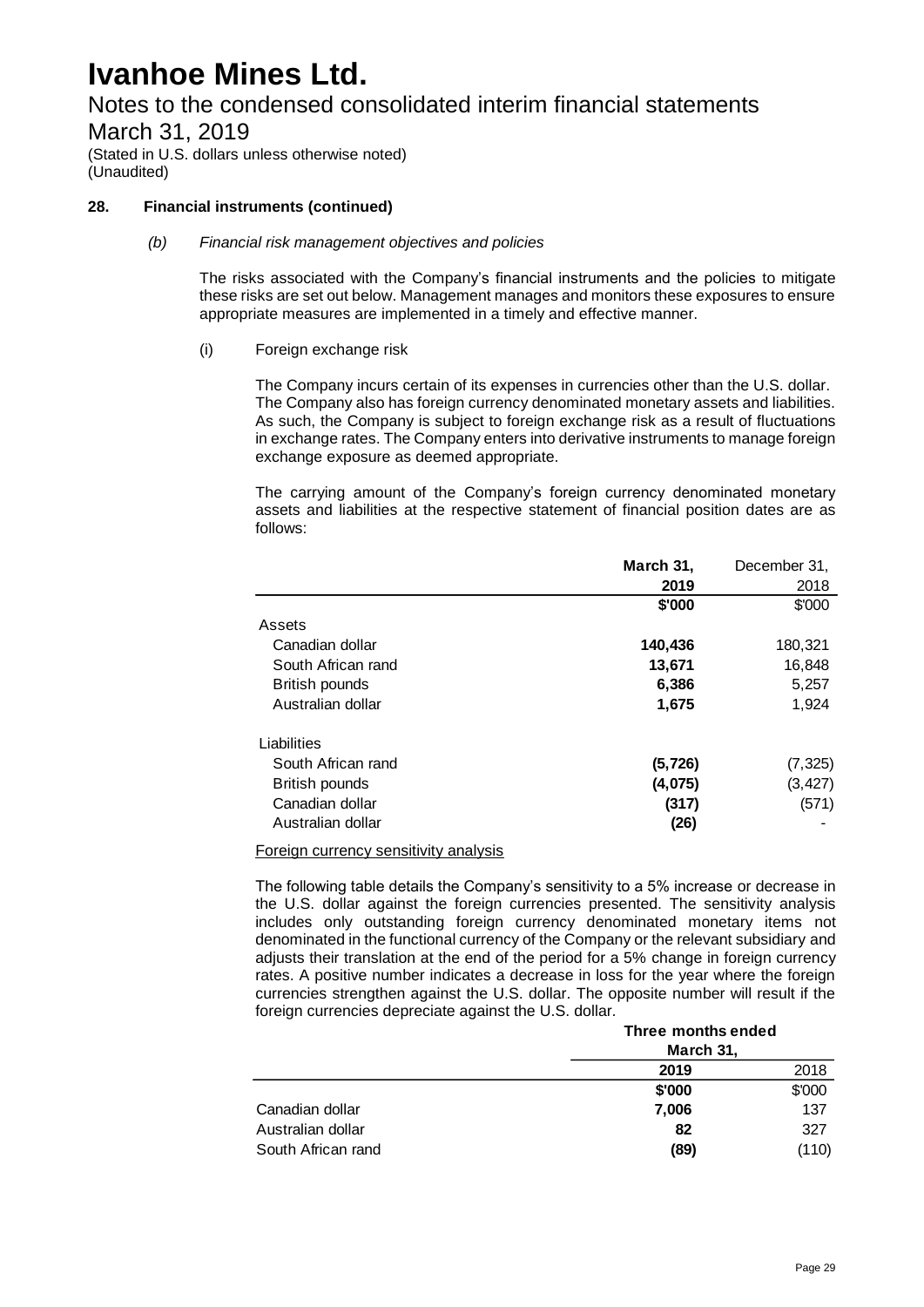Notes to the condensed consolidated interim financial statements March 31, 2019

(Stated in U.S. dollars unless otherwise noted) (Unaudited)

#### **28. Financial instruments (continued)**

- *(b) Financial risk management objectives and policies (continued)*
	- (ii) Credit risk

Credit risk is the risk of an unexpected loss if a customer or third party to a financial instrument fails to meet its contractual obligations. Credit risk for the Company is primarily associated with trade and other receivables and cash and cash equivalents as well as long term loan receivables.

The Company reviews the recoverable amount of their financial assets at each statement of financial position date to ensure that adequate impairment losses are made for irrecoverable amounts. The Company has considered the requirement of IFRS 9 to recognize a loss allowance for expected credit losses on financial assets. The general approach was applied to these financial assets. Under the general approach the 12 month expected credit losses is calculated unless there has been a significant increase in credit risk in which case the lifetime credit losses are calculated.

The credit risk on cash and cash equivalents is limited because the cash and cash equivalents are composed of deposits with major banks who have investment grade credit ratings assigned by international credit rating agencies and have low risk of default. The credit quality of financial assets that are neither past due nor impaired can be assessed by reference to historical information about counterparty default rates. The historical loss rates are adjusted to reflect current and forward-looking information on macroeconomic factors affecting the ability of the parties to settle the receivables. Repayment of the long term loan receivable will be made by offsetting the loan against future royalties and dividends payable to Gecamines which arise from future profits earned in Kipushi. The promissory note receivable will be repaid using proceeds from the sale of Crystal River's 1% stake in Kamoa Holding. The loan advanced to the joint venture will be repaid as and when there is residual cash flow in Kamoa Holding. Due to the excellent economics of Kamoa-Kakula's recently announced PFS and PEA, repayment of the loan is deemed to be highly probable.

Therefore, the Company is not exposed to significant credit risk and overall the Company's credit risk has not changed significantly from prior years. There are no expected credit losses on financial assets.

(iii) Liquidity risk

In the management of liquidity risk of the Company, the Company maintains a balance between continuity of funding and the flexibility through the use of borrowings. Management closely monitors the liquidity position and expects to have adequate sources of funding to finance the Company's projects and operations.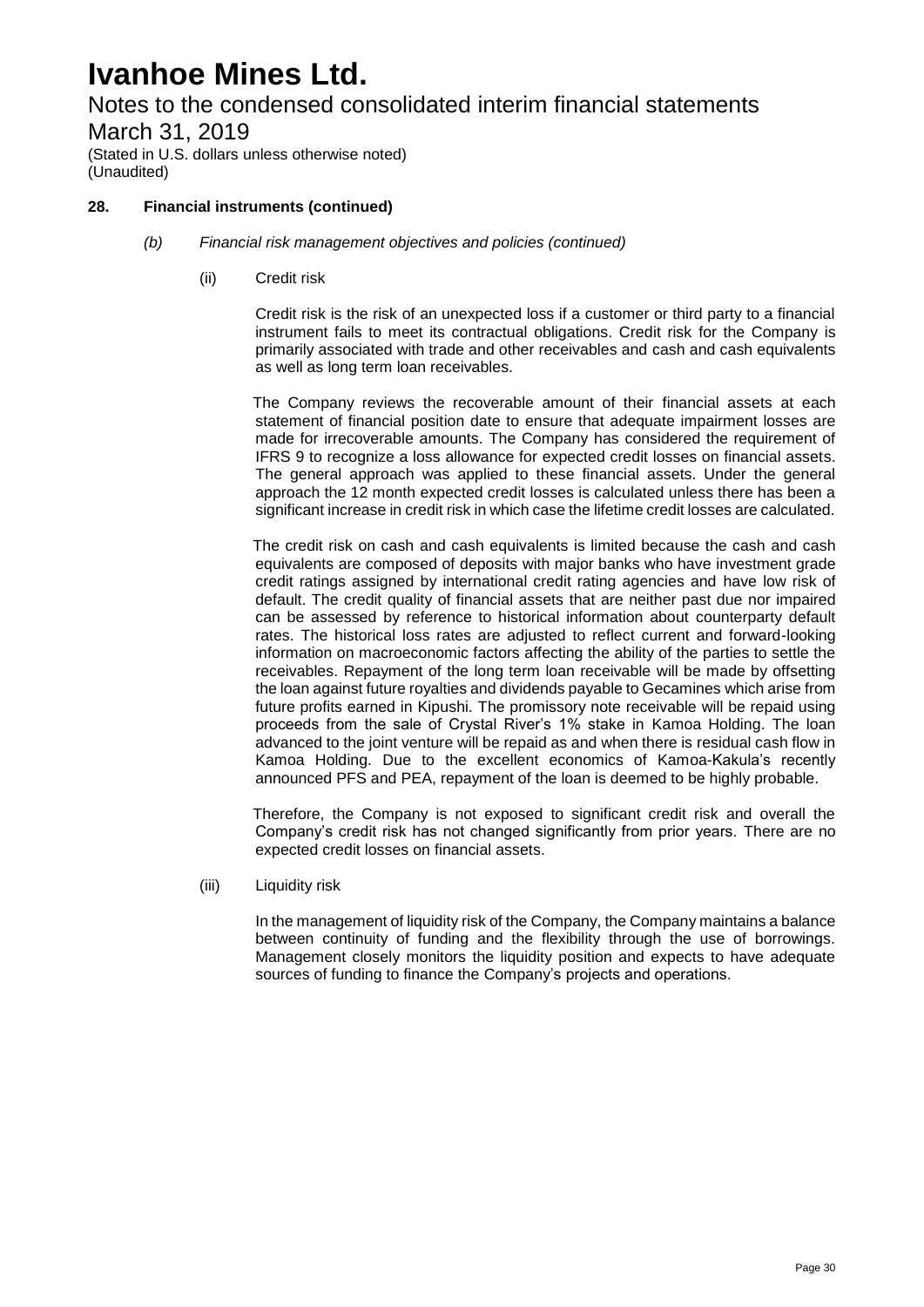Notes to the condensed consolidated interim financial statements March 31, 2019

(Stated in U.S. dollars unless otherwise noted) (Unaudited)

#### **28. Financial instruments (continued)**

#### *(b) Financial risk management objectives and policies (continued)*

(iii) Liquidity risk (continued)

The following table details the Company's expected remaining contractual maturities for its financial liabilities. The table is based on the undiscounted cash flows of financial liabilities based on the earliest date on which the Company can be required to satisfy the liabilities.

|                          | Less   |          |         | More    | Total un-  |
|--------------------------|--------|----------|---------|---------|------------|
|                          | than 1 | 1 to $3$ | 3 to 12 | than 12 | discounted |
|                          | month  | months   | months  | months  | cash flows |
|                          | \$'000 | \$'000   | \$'000  | \$'000  | \$'000     |
| As at March 31, 2019     |        |          |         |         |            |
| Trade and other payables | 14,204 | 1,362    | 1,299   |         | 16,865     |
| Non-current borrowings   |        |          |         | 37,088  | 37,088     |
| As at December 31, 2018  |        |          |         |         |            |
| Trade and other payables | 24,247 | 1,296    | 899     |         | 26,442     |
| Non-current borrowings   |        |          |         | 36,656  | 36,656     |

(iv) Interest rate risk

The Company's interest rate risk arises mainly from long term borrowings, the long term loan receivable and the loan advanced to the joint venture. The Company's main exposure to interest rate risk arises from the fact that the Company earns and incurs interest on interest rates linked to LIBOR.

If interest rates (including applicable LIBOR rates) had been 50 basis points higher or lower and all other variables were held constant the Company's profit for the year ended March 31, 2019 would have increased or decreased by \$5.1 million.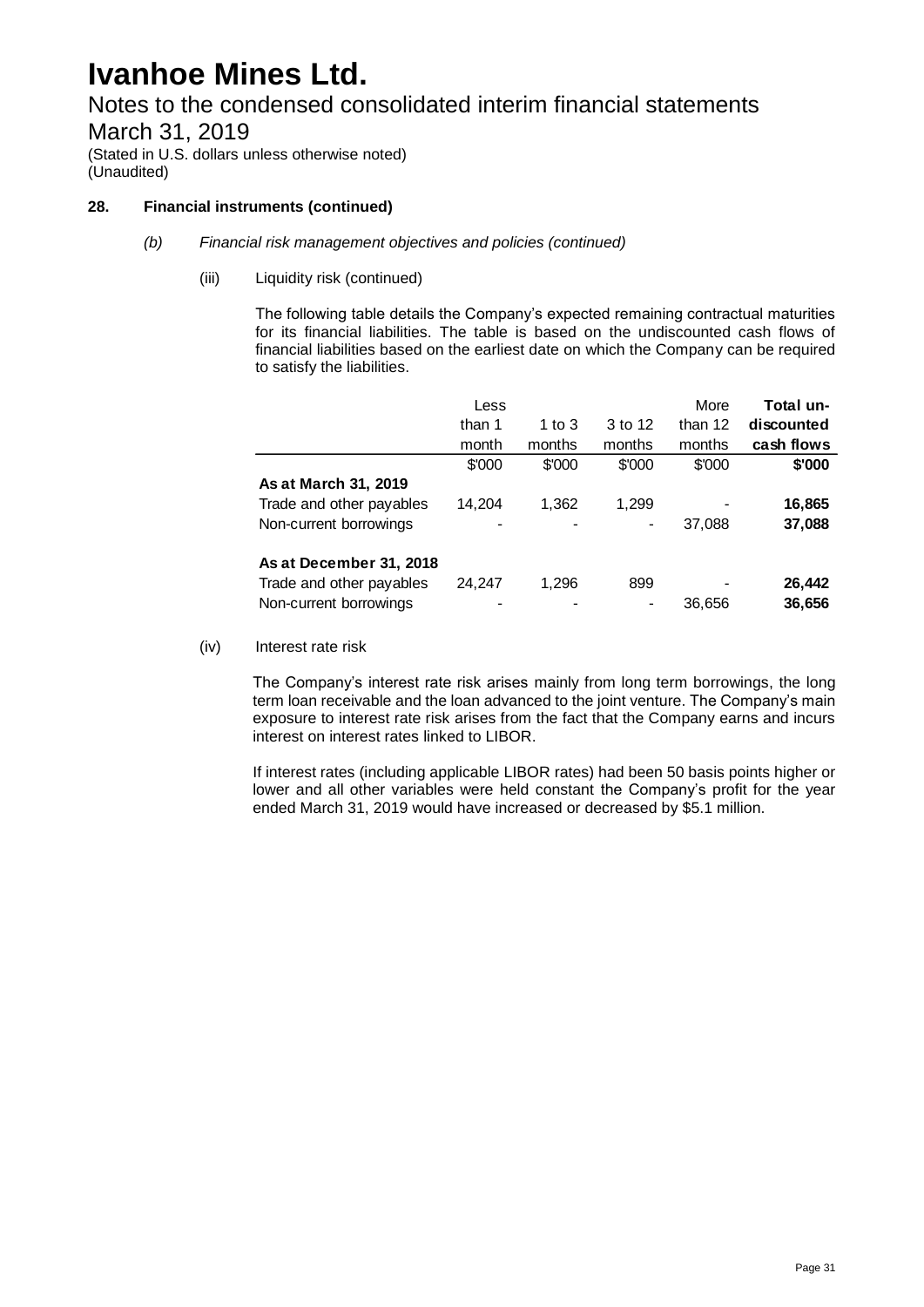Notes to the condensed consolidated interim financial statements

March 31, 2019

(Stated in U.S. dollars unless otherwise noted) (Unaudited)

#### **29. Commitments and contingencies**

Due to the size, complexity and nature of the Company's operations, various legal and tax matters arise in the ordinary course of business. The Company accrues for such items when a liability is both probable and the amount can be reasonably estimated. In the opinion of management, these matters will not have a material effect on the consolidated financial statements for the Company.

As at March 31, 2019, the Company's commitments that have not been disclosed elsewhere in the condensed consolidated interim financial statements are as follows:

|                                         | Less than |                |                                    | After   |        |
|-----------------------------------------|-----------|----------------|------------------------------------|---------|--------|
|                                         |           |                | 1 year $1 - 3$ years $4 - 5$ years | 5 years | Total  |
|                                         | \$'000    | \$'000         | \$'000                             | \$'000  | \$'000 |
| Shaft 1 construction (Platreef project) | 20.440    | 8.514          | ۰                                  | ۰       | 28,954 |
| Shaft 2 construction (Platreef project) | 1.626     | $\blacksquare$ |                                    | -       | 1.626  |
|                                         | 22,066    | 8.514          | -                                  | -       | 30,580 |

The Company contracted Moolmans (formerly known as Aveng Mining) for the sinking of shaft 1 at the Platreef Project. The contract will conclude once the shaft reaches the contracted depth of 982 metres below surface.

The commitments in respect of the joint venture are set out in Note 6.

#### **30. Changes in accounting policies**

The Company has adopted IFRS 16 Leases and has applied the new accounting policies from January 1, 2019. The Company has adopted IFRS 16 retrospectively using the first variation of the modified retrospective approach, and has therefore not restated comparatives for the 2018 reporting period, as permitted under the specific transitional provisions in the standard. The impact of the adoption on the Company's financial statements is detailed below. Refer to Note 8 for additional information.

Right-of use assets were measured at the amount equal to the lease liability at the date of initial application (January 1, 2019), adjusted by the amount of any prepaid or accrued lease payments relating to that lease.

The recognized right-of-use asset relates to the following types of assets:

|                                                               | January 1, |
|---------------------------------------------------------------|------------|
|                                                               | 2019       |
|                                                               | \$'000     |
| Rented surface infrastructure and equipment (Kipushi project) | 13,308     |
| Residential properties                                        | 1,962      |
| Lease liability recognized as at January 1, 2019              | 15,270     |

In applying IFRS 16 for the first time, the Company has used the following practical expedients permitted by the standard:

- the use of a single discount rate to a portfolio of leases with reasonably similar characteristics
- the accounting for operating leases with a remaining lease term of less than 12 months as at January 1, 2019 as short-term leases
- the use of hindsight in determining the lease term where the contract contains options to extend or terminate the lease.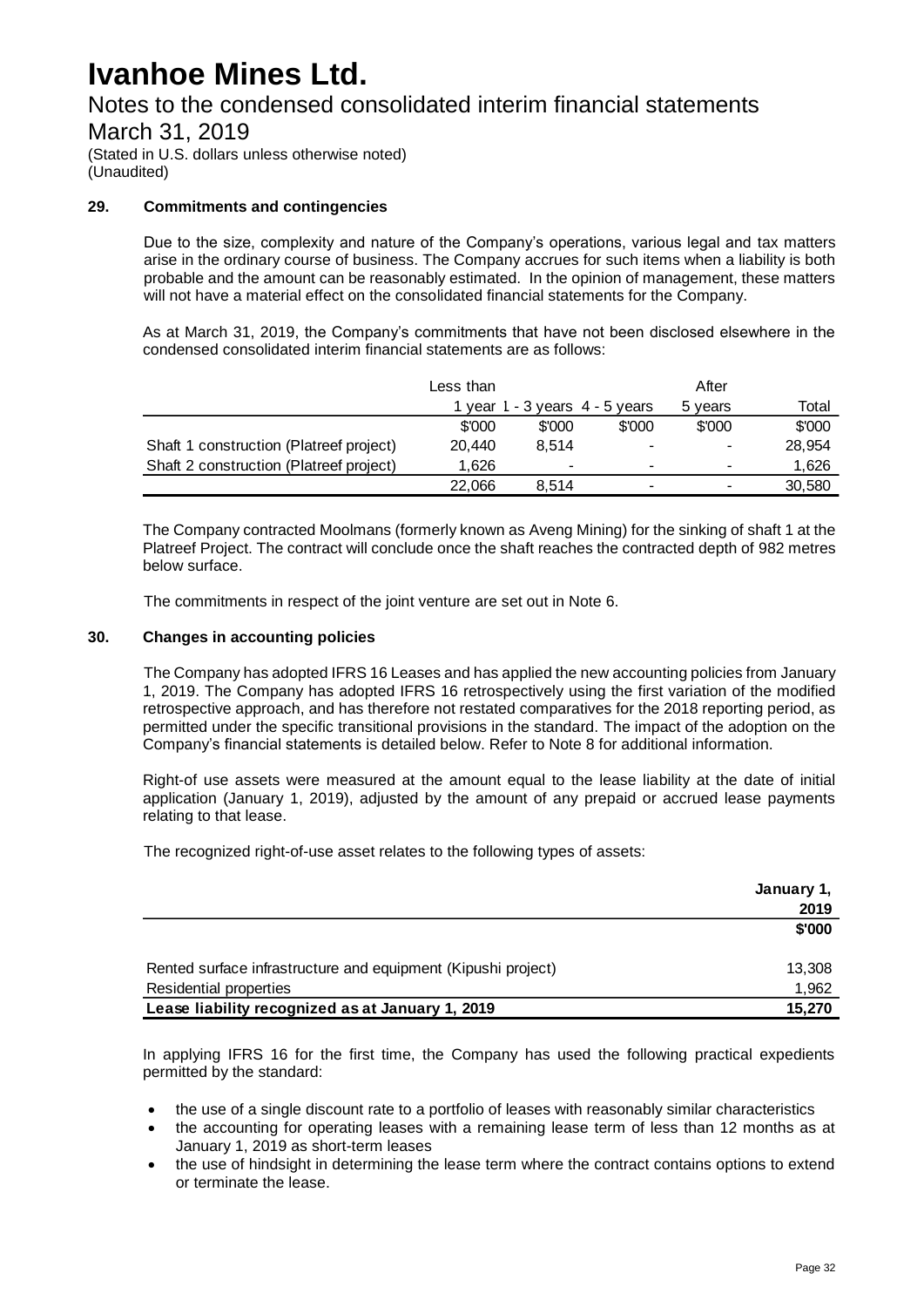Notes to the condensed consolidated interim financial statements

March 31, 2019

(Stated in U.S. dollars unless otherwise noted) (Unaudited)

#### **30. Changes in accounting policies (continued)**

The Company has also elected not to reassess whether a contract is, or contains a lease at the date of initial application. Instead, for contracts entered into before the transition date, the Company has relied on its assessment made applying IAS 17 and IFRIC 4.

On adoption of IFRS 16, the Company recognised lease liabilities in relation to leases which had previously been classified as operating leases under the principles of IAS 17 Leases. These liabilities were measured at the present value of the remaining lease payments, discounted using the lessee's incremental borrowing rate as of January 1, 2019.

|                                                                | January 1, |
|----------------------------------------------------------------|------------|
|                                                                | 2019       |
|                                                                | \$'000     |
| Operating lease commitments as at December 31, 2018            | 1,243      |
| Discounted using the lessee's incremental borrowing rate of at |            |
| the date of initial application                                | 1,241      |
| Less short-term leases recognised on a straight-line basis as  |            |
| expense                                                        | (180)      |
| Adjustments as a result of a different treatment of extension  |            |
| and termination options                                        | 14,209     |
| Lease liability recognized as at January 1, 2019               | 15,270     |
|                                                                |            |
| Current lease liability                                        | 997        |
| Non-current lease liability                                    | 14,273     |
|                                                                | 15,270     |

#### **31. Segmented information**

At March 31, 2019, the Company has four reportable segments, being the Platreef property, Kamoa Holding joint venture, Kipushi properties and the Company's treasury offices.

An operating segment is defined as a component of the Company:

- that engages in business activities from which it may earn revenues and incur expenses;
- whose operating results are reviewed regularly by the entity's chief operating decision maker; and
- for which discrete financial information is available.

For these four reportable segments, the Company receives discrete financial information that is used by the chief operating decision maker to make decisions about resources to be allocated to the segment and to assess its performance.

The reportable segments are principally engaged in the development of mineral properties in South Africa; exploration and development of mineral properties through a joint venture in the DRC; and the upgrading of mining infrastructure and refurbishment of a mine in the DRC respectively.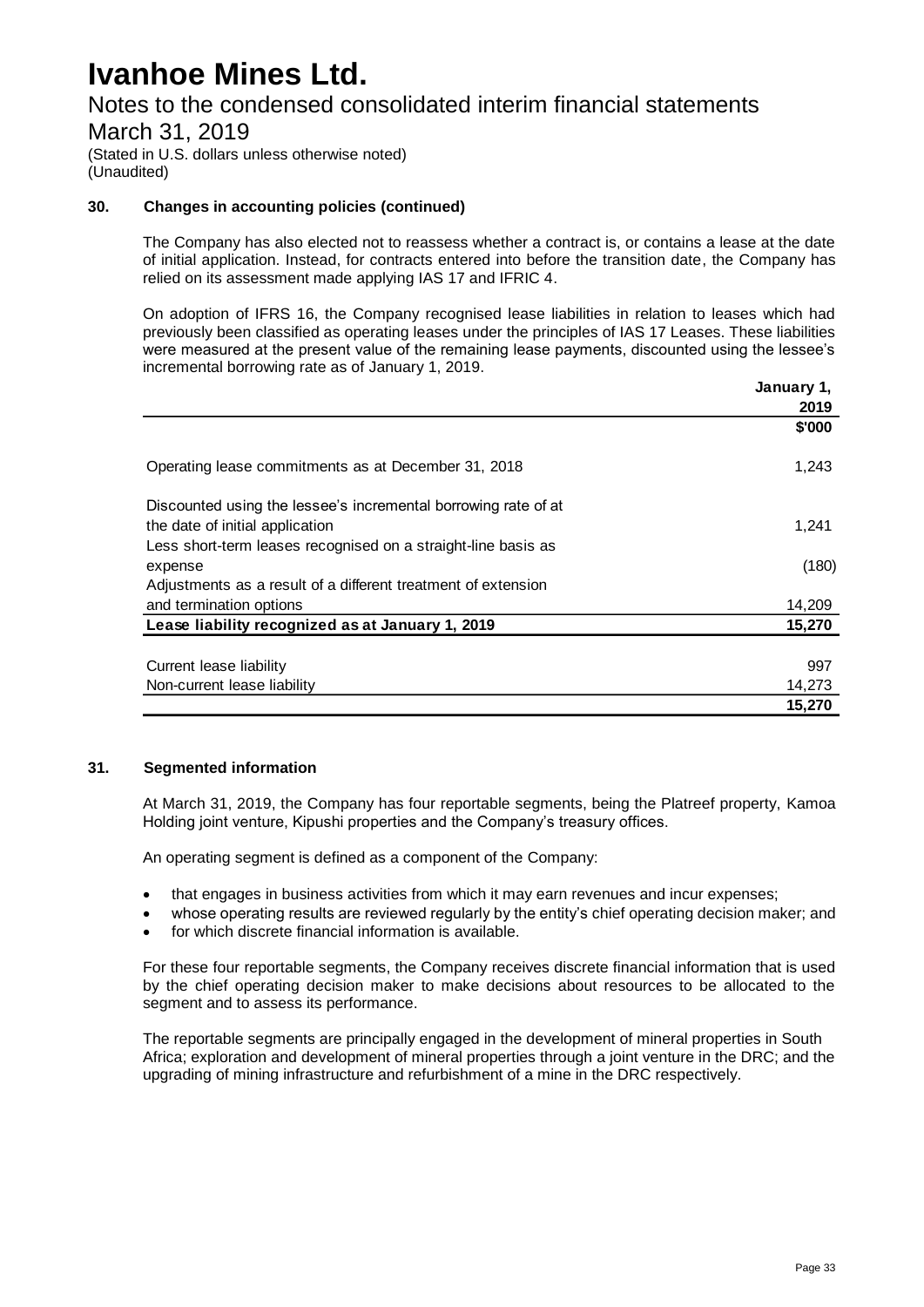Notes to the condensed consolidated interim financial statements

### March 31, 2019

(Stated in U.S. dollars unless otherwise noted) (Unaudited)

#### **31. Segmented information (continued)**

The following is an analysis of the non-current assets by geographical area and reconciled to the Company financial statements:

|                         | South Africa | DRC.      | Other  | Total     |
|-------------------------|--------------|-----------|--------|-----------|
|                         | \$'000       | \$'000    | \$'000 | \$'000    |
| Non-current assets      |              |           |        |           |
| As at March 31, 2019    | 227.035      | 1.075.168 | 60.643 | 1,362,846 |
| As at December 31, 2018 | 212.599      | 1.023.342 | 59.527 | 1,295,468 |

|                             | March 31, | December 31, |
|-----------------------------|-----------|--------------|
|                             | 2019      | 2018         |
|                             | \$'000    | \$'000       |
| <b>Segment assets</b>       |           |              |
| Kamoa Holding joint venture | 701,928   | 681,661      |
| Treasury (ii)               | 504,090   | 572,033      |
| Kipushi properties          | 408,986   | 381,843      |
| Platreef property           | 246,568   | 221,313      |
| All other segments (i)      | 35,072    | 27,938       |
| Total                       | 1,896,644 | 1,884,788    |
| <b>Segment liabilities</b>  |           |              |
| Platreef property           | 33,946    | 34,914       |
| All other segments (i)      | 11,886    | 14,354       |
| Kipushi properties          | 23,422    | 10,000       |
| Treasury (ii)               | 3,126     | 6,712        |
| Total                       | 72,380    | 65,980       |

|                                     | Three months ended<br>March 31, |          |
|-------------------------------------|---------------------------------|----------|
|                                     |                                 |          |
|                                     | 2019                            | 2018     |
|                                     | \$'000                          | \$'000   |
| <b>Segment losses (profits)</b>     |                                 |          |
| Kamoa Holding Limited joint venture | 5,879                           | 7,200    |
| All other segments (i)              | 2,217                           | 436      |
| Platreef properties                 | 350                             | 2,328    |
| Kipushi properties                  | (443)                           | (456)    |
| Treasury (ii)                       | (11, 850)                       | (2, 100) |
| Total                               | (3, 847)                        | 7,408    |
| <b>Capital expenditures</b>         |                                 |          |
| Kipushi properties                  | 17,328                          | 14,373   |
| Platreef properties                 | 13,250                          | 12,315   |
| All other segments (i)              | 457                             | 556      |
| Total                               | 31,035                          | 27,244   |
| <b>Exploration expenditure</b>      |                                 |          |
| All other segments (i)              | 1,399                           | 1,390    |
| Platreef properties                 |                                 | 46       |
| Kipushi properties                  |                                 |          |
| Total                               | 1,399                           | 1,436    |